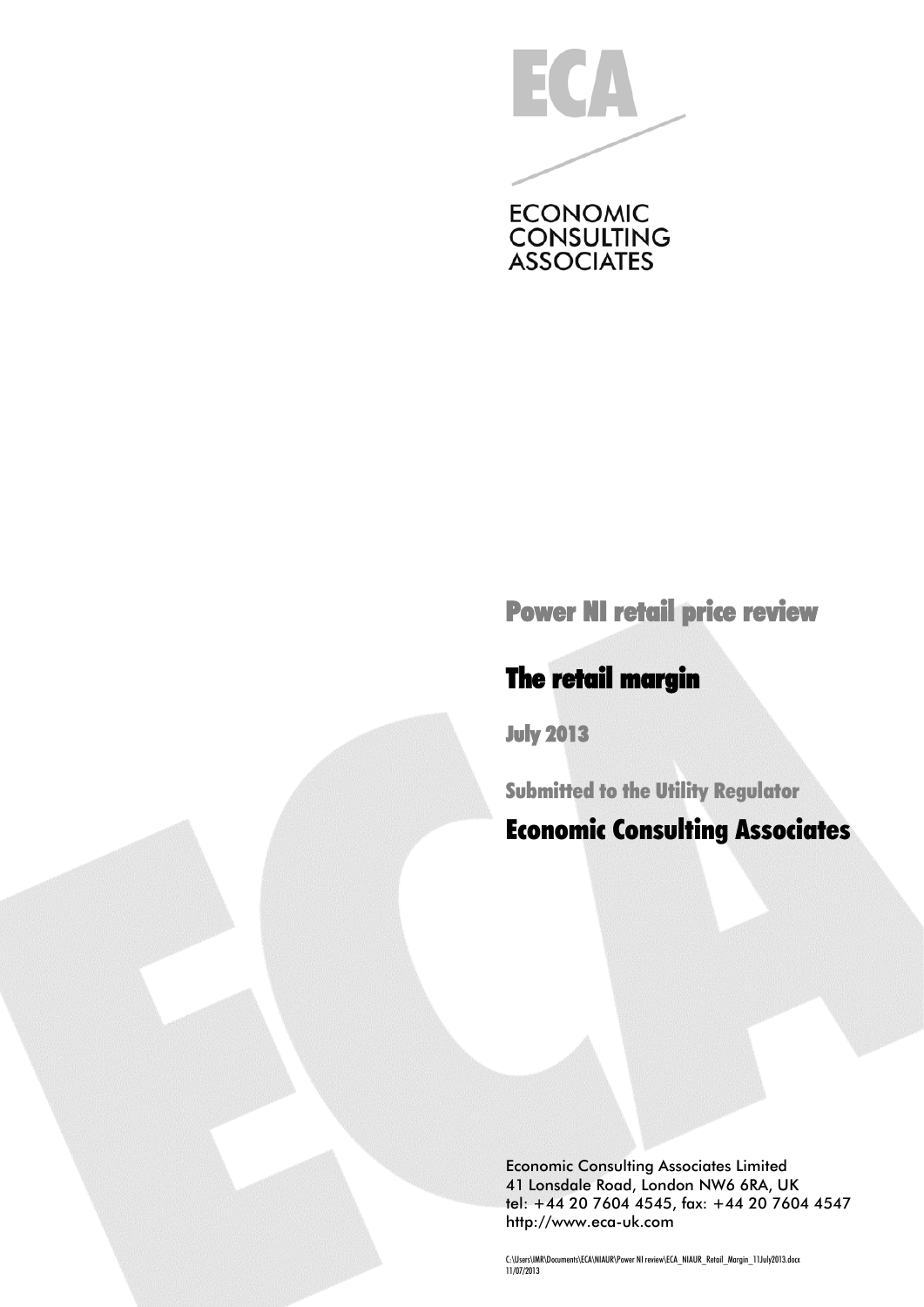

# **Contents**

| <b>Contents</b> |                                    | i             |
|-----------------|------------------------------------|---------------|
|                 | <b>Tables and Figures</b>          | $\mathbf{ii}$ |
| 1               | Introduction and executive summary | 1             |
| 2               | Our approach                       | 3             |
| 3               | Capital base x cost of capital     | 4             |
| 4               | <b>Regulatory precedents</b>       | 15            |
| 5               | <b>Risk considerations</b>         | 21            |
| 6               | Conclusion on the required margin  | 30            |
| 7               | The fixed: variable ratio          | 31            |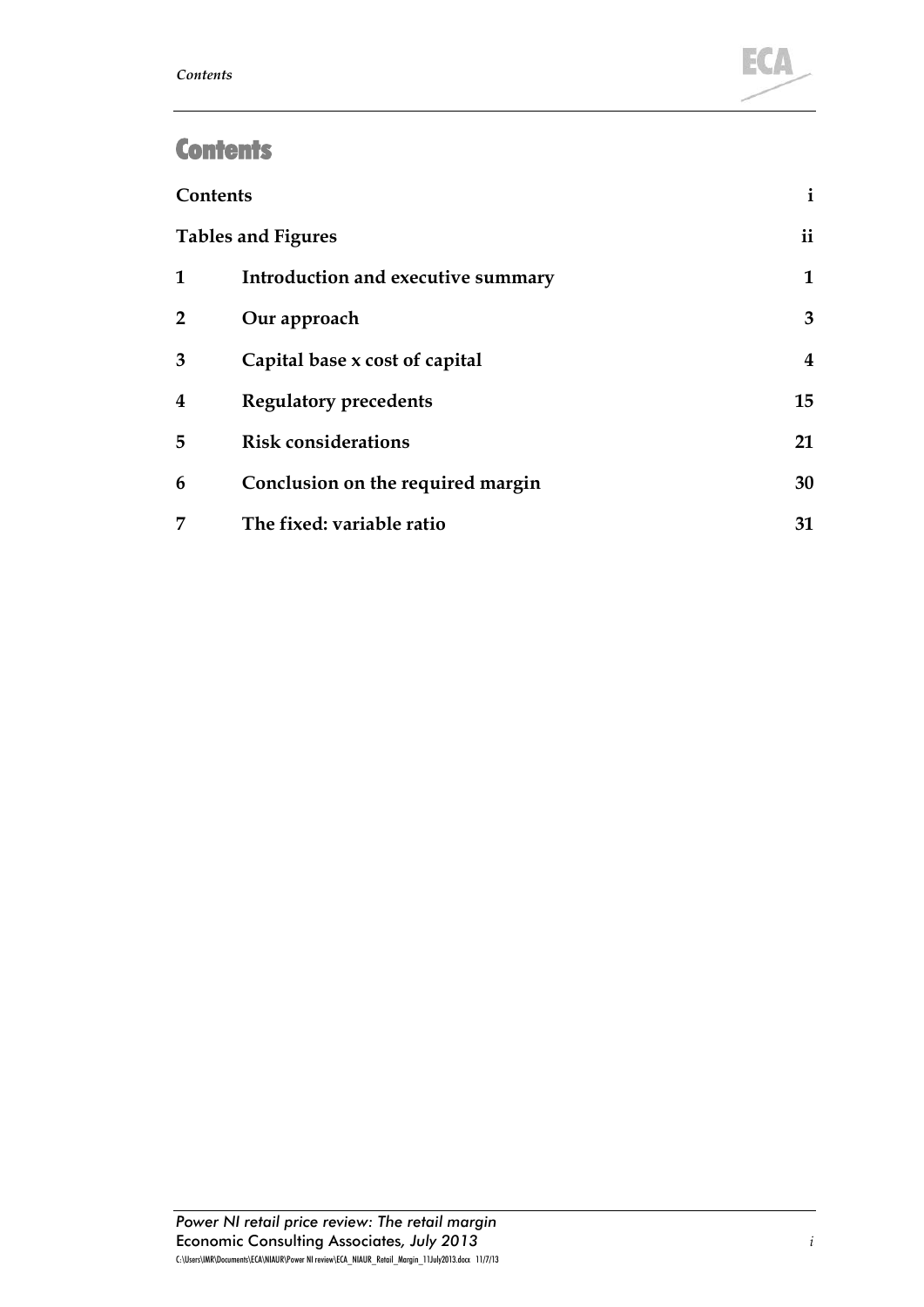

# Tables and Figures

#### **Tables**

| Table 1: Summary of required margin estimates                         | $\mathfrak{Z}$ |
|-----------------------------------------------------------------------|----------------|
| Table 2: CEPA's analysis of capital requirements                      | 5              |
| Table 3: CEPA's costs of capital requirements                         | 6              |
| Table 4: CEPA's calculations of required returns                      | $\overline{7}$ |
| Table 5: CEPA's calculation of the required margin                    | 7              |
| Table 6: Overall capital requirements for Power NI regulated business | 8              |
| Table 7: CEPA's revised analysis                                      | 9              |
| Table 8: CEPA's cost of equity calculation                            | 9              |
| Table 9: Reanalysis of base capital structure                         | 11             |
| Table 10: Required returns on a peak gearing basis                    | 12             |
| Table 11: Required returns on an average gearing basis                | 13             |
| Table 12: cost of equity calculations                                 | 13             |
| Table 13: Margin attributable to the $S_t$ term                       | 14             |
| Table 14: IPART's characterisation of retailers' systematic risks     | 16             |
| Table 15: Summary of Section 5 estimates                              | 30             |
| Table 16: Summary of required margin estimates                        | 30             |
| Table 17: Example use of fixed: variable ratio                        | 32             |
| Table 18: Resolving the shortfall by reducing the variable factor     | 32             |
| Table 19: Resolving the shortfall by increasing the variable factor   | 34             |
| <b>Figures</b>                                                        |                |
| Figure 1: Risk-related returns and costs                              | 24             |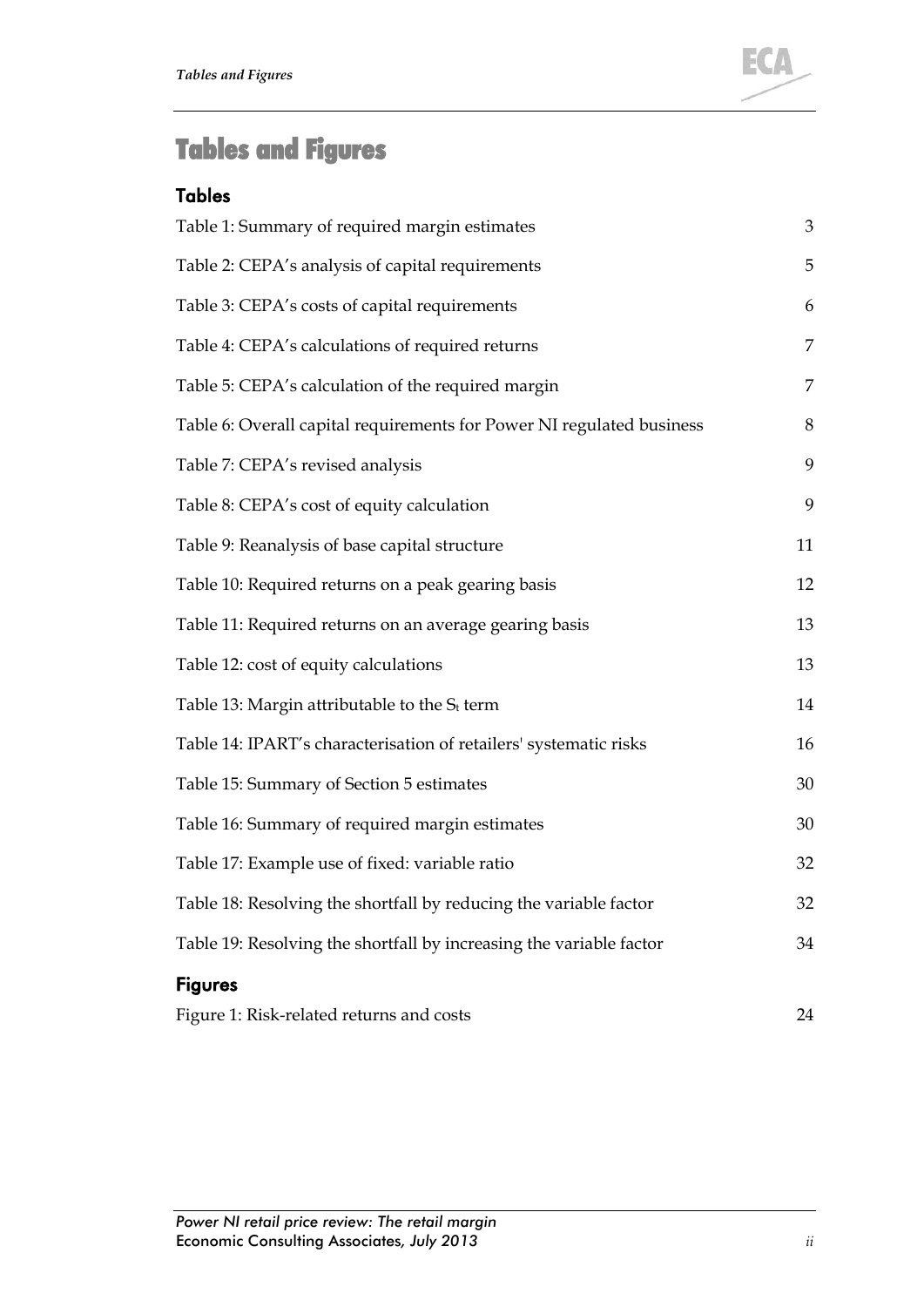

# 1 Introduction and executive summary

# 1.1 Introduction

Power NI is the former incumbent electricity supplier in Northern Ireland. It still retains a high percentage of the domestic/small business customer base. As a result, it is still subject to a regulatory price control and the setting of an average maximum tariff on a yearly basis. The current price control was set for the period 01 April 2012 to 31 March 2014. The Utility Regulator has consulted on its approach for the next control period which is anticipated to have a three-year duration.

The supply price control concentrates on one aspect of the overall tariff formula, known as the supply entitlement or the  $S_t$  term, the others being pass through elements such as commodity and use of system costs. The price control sets the allowed revenue the company can claim via the tariffs for Power NI"s own operating costs (operating expenditure and depreciation) and its required retail margin.

The Utility Regulator has engaged BDO, working with ECA, in a wider project to advise on the 2014 Power NI Supply Price Control project. ECA has prime responsibility for developing our advice on the allowance for the retail margin.

The Utility Regulator's approach consultation set out its preliminary views on the methodology for assessing the required retail margin. The response from Power NI reflected recommendations in a report from its advisors, CEPA. Following significant and constructive engagement between ourselves and CEPA, CEPA has issued a further report.

We have taken the Utility Regulator's Approach consultation and CEPA's reports as our primary reference points for our advice.

## 1.2 Executive summary

Widely recognised financial theory indicates that there are two drivers for the required level of expected returns (profit) from an investment necessary for it to be attractive to a provider of capital: the amount of capital required and the uncertainty in those returns. The financial theory that lies behind the generally accepted model for regulatory cost of capital assessments, the Capital Asset Pricing Model, indicates that it is the level of one component of risk, systematic risk<sup>1</sup>, that would be relevant to the required expected level of returns.

<span id="page-3-0"></span><sup>&</sup>lt;sup>1</sup> We recognise that one further component of risk could be relevant to the allowances, asymmetric risk, if the balance of downsides and upsides around a central forecast is not symmetrical. This merely relates to the position where the central forecast would not represent a fair probabilistic estimate of the future. If that 'unfair' forecast is used as a basis for setting prices, it would be appropriate to make an adjustment to allowed returns for asymmetric risk.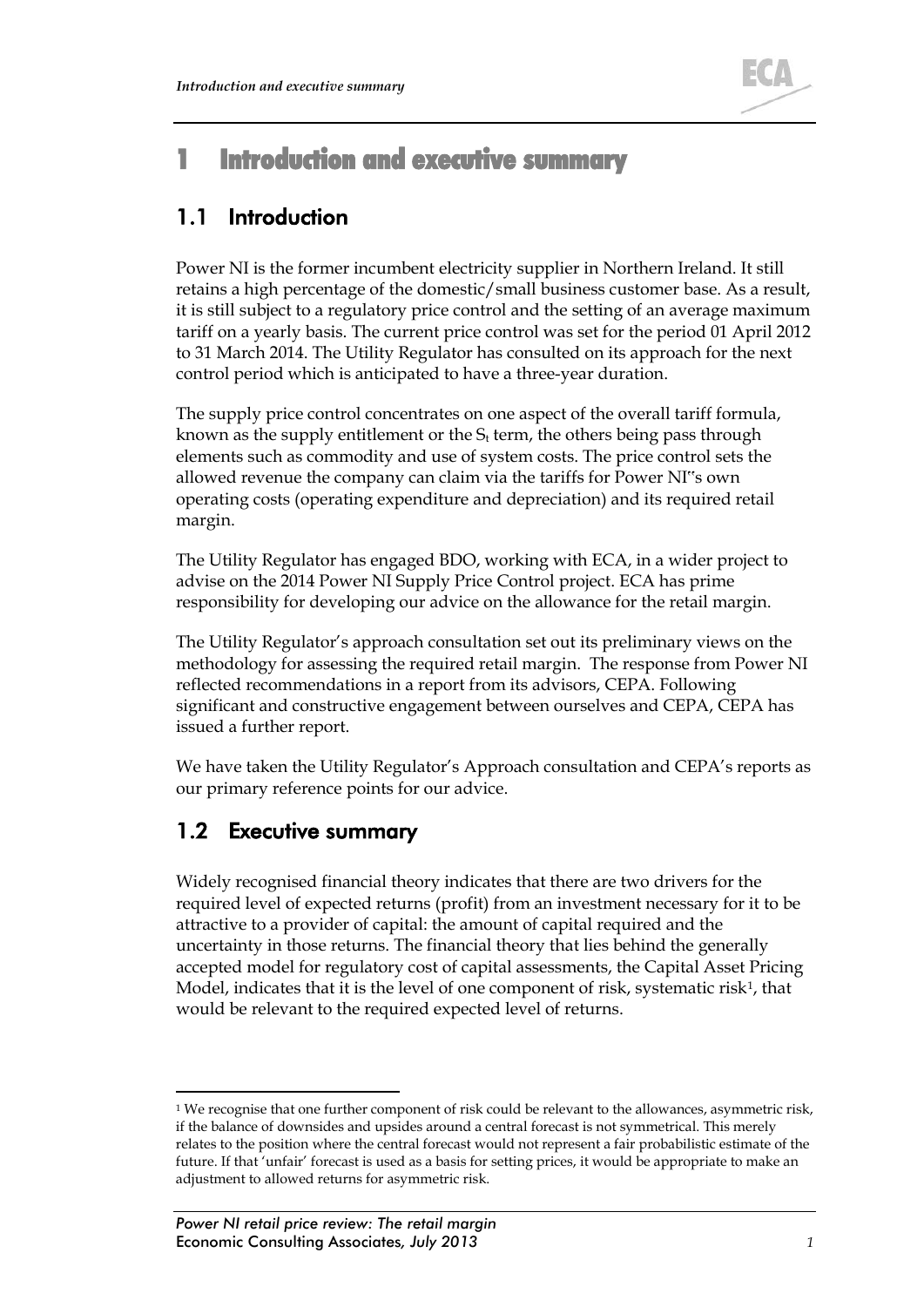

CEPA's report and suggested approach to estimating the required margin, built on analysis of the amount of capital required for Power NI's supply business carried out by its financial advisors. Power NI's financial advisors had undertaken an exercise to identify the level of capital that a supply business in Power NI's position, on a stand-alone basis, would be expected to need over the forecast period 1 April 2013 to 31 March 2015. We recognise that this period will not coincide with the next control period, which will start on 1 April 2014, but we take at face value the conclusions of that report.

The CEPA assumption of a "stand-alone business" would put Power NI in a hypothetical situation where it would be more constrained than it actually is as part of a wider group of companies. We would expect Power NI, in practice, to have more flexibility to optimise the way it manages its finances at the Corporate Group level. We consider that the hypothetical stand-alone assumption would therefore build additional caution into the assessment of a required retail margin.

We analyse CEPA's original analysis in Section [3.1](#page-7-0) and further analysis in [3.2,](#page-10-0) together with our critique. **CEPA concludes that Power NI requires a margin of between 2.8 and 3.0 per cent of revenues**.

However, our critique of CEPA's assumptions leads to an adjusted representation of CEPA's analysis (though still on the basis of CEPA'ss asset beta estimate) in Section [3.3.](#page-12-0) This shows a required margin attributable to the S<sub>t</sub> term of 2.5 per cent on a **peak gearing ratio basis and 2.1 per cent on an average gearing ratio basis.**

Although CEPA develops an extensive discussion of risk issues for the purpose of positioning its assessment of beta relative to regulatory assessments for comparator businesses, it does not carry out substantive analysis of the risk profile of the Power NI business. We set out our analysis of Power NI's risk profile in Section [5.](#page-23-0) Our approach is informed by our analysis of regulatory precedent in Section [4,](#page-17-0) where we identify regulatory decisions for price control of Australian energy retail businesses as the most relevant for Power NI. In particular, we highlight analysis carried out for the review of electricity retail in New South Wales.

An important feature of that analysis is the attempt by the consultants carrying out the analysis, SFG Consulting, to measure risk and infer the requirement for a retail margin. We describe the consultants' approach in Section [4.1,](#page-17-1) develop our critique of it in Section [4.2](#page-21-0) and identify where the analysis is relevant to Power NI's position in Section [4.4.](#page-22-0)

We identify that the risk profile for Power NI is fundamentally affected by its regulatory regime, which provides mechanisms for the pass-through of important uncertain costs, principally wholesale energy. While this means we cannot simply take the SFG Consulting's headline conclusions as relevant for Power NI, we do consider the consultant's methodology for measuring risk and inferring a required return highly relevant. We note that it is closely analogous to the methodology used in a recent RIIO Financeability Study report published by Ofgem and that it has been used in New South Wales over three review cycles since 2007.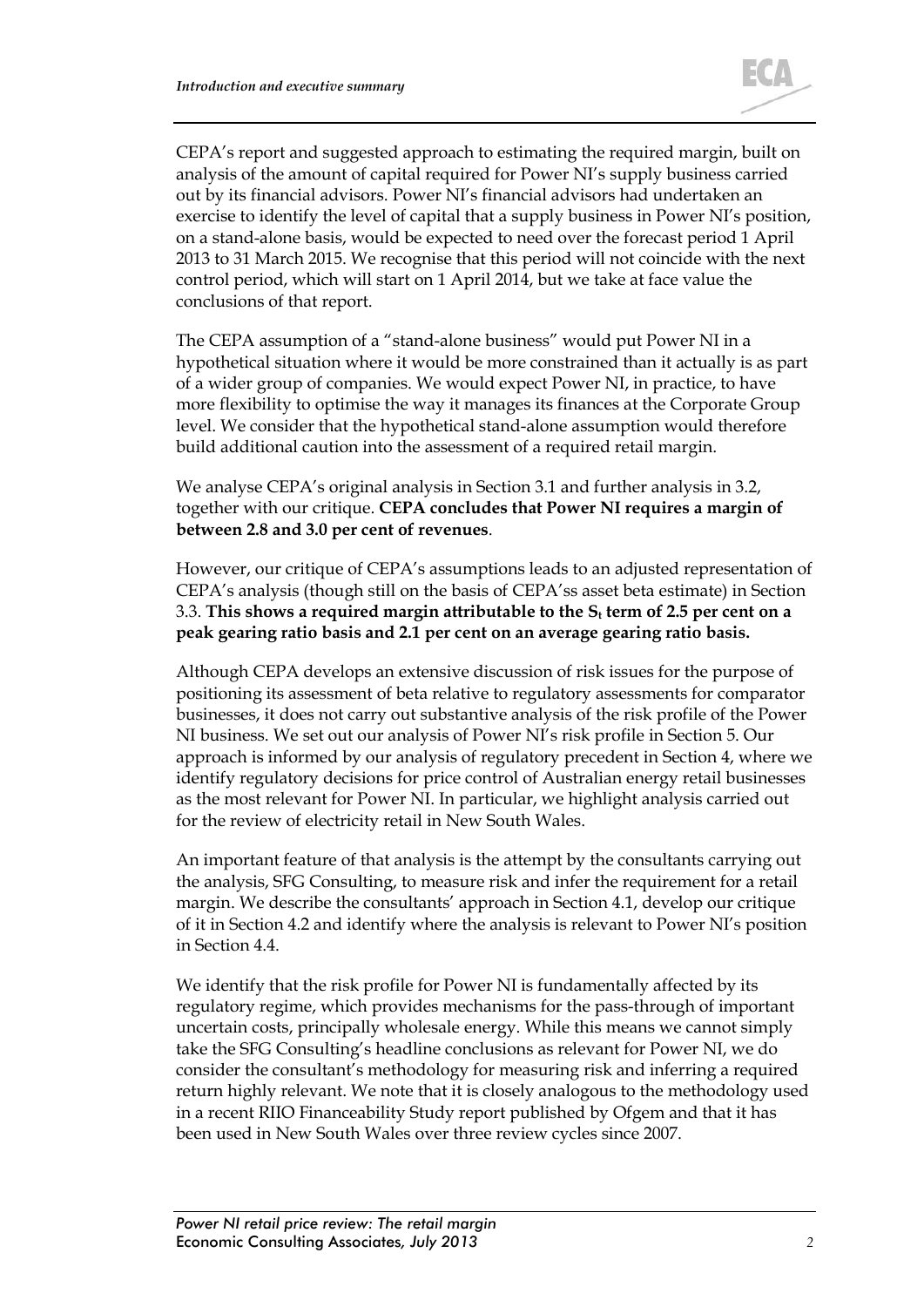

In Section 5 we identify the principal sources of uncertainty and characterise the risk issues. We consider the main risk driver, uncertainty in supply operating costs, in two ways.

- Recognising that cost programmes are key sources of risk across regulated industries, we develop benchmarks for risk-related returns allowed for across the mainstream UK regulated industries.
- $\Box$  Drawing from the risk measurement and return inference methodology used in New South Wales, we consider plausible estimates of risk (the systematic component of return volatility) for Power NI and infer a required level of risk-related return.
- $\Box$  We further consider the scope for asymmetric risk, the risk of downside scenarios that would cause losses for investors where the benefits from corresponding upsides would accrue to consumers.

Adding these estimates to the risk-free return on the capital requirement leads us to our risk-based estimates of the return requirement for Power NI. **We estimate this to lie in the range 1.7% to 2.4%.**

Expressed as a percentage of revenues, the results of these three different calculations of the required margin are set out in [Table 1](#page-5-0) (repeated in [Table 16\)](#page-32-0).

<span id="page-5-0"></span>

| Table 1: Summary of required margin estimates |             |         |               |                |  |
|-----------------------------------------------|-------------|---------|---------------|----------------|--|
|                                               | CEPA report |         | CEPA adjusted | <b>ECA</b>     |  |
|                                               | Minimum     | Peak    | Average       |                |  |
|                                               | scenario    | gearing | gearing       | Risk-based     |  |
| <b>Section</b>                                | 3.2         | 3.3     | 3.3           | 5              |  |
|                                               |             |         |               |                |  |
| requirement                                   | 2.8%        | 2.5%    | $2.1\%$       | $1.7\%$ - 2.4% |  |

## 2 Our approach

### <span id="page-5-1"></span>2.1 The Utility Regulator's approach consultation

The approach consultation paper indicated a possible three-pronged approach to determining the retail margin:

 **Regulatory precedent** – ensure that the retail margin is positioned appropriately relative to other retail price control decisions made by the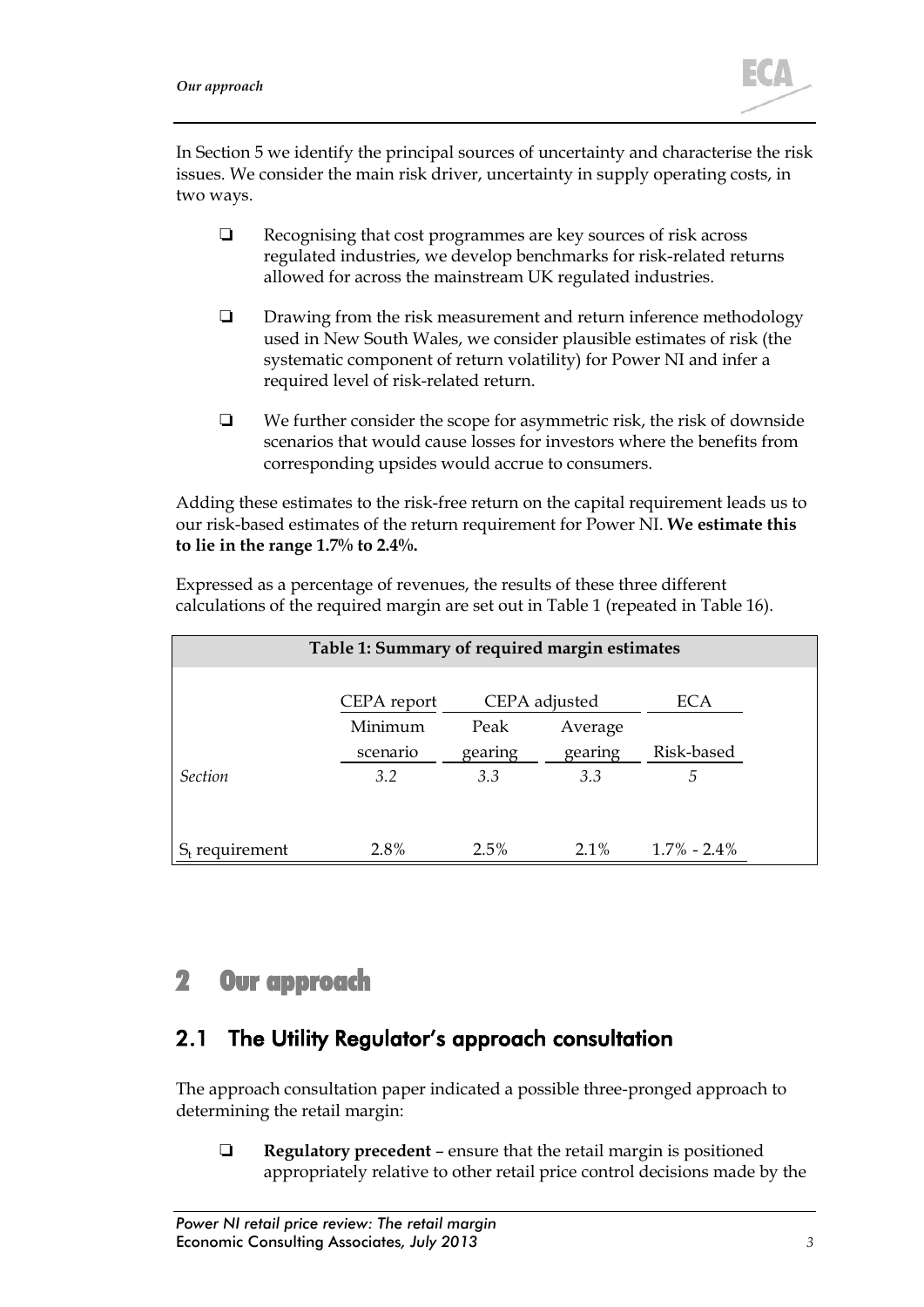

Utility Regulator and other authorities, having regard to the risks that the business faces and the risks that the other regulated supply businesses have borne under their price control arrangements;

- **Margins earned in other sectors** benchmark Power NI's profit entitlement to the margins earned by energy suppliers and other retail businesses in competitive markets, again having regard to the relative risk profiles;
- **Capital base x cost of capital** identify a capital base for the business and the costs of funding that capital, taking into account the risk factors that would affect the returns that equity investors would reasonably require.

The three-pronged approach may suggest there is some scope for triangulating the results of three different kinds of analysis. However, it cannot be the case of simply calculating three different return percentages and just accepting the simple average. Due regard must be taken to the appropriateness of each reference point, and in particular the appropriateness given Power NI's specific context and risk mitigation environment. Importantly, it must be noted that each prong requires the risk profile of the business to be considered. This is natural and unavoidable – we cannot hope to determine an evidence-based assessment of the retail margin without considering the very specific risk profile of the business.

The need to consider the specific risk profile of Power NI's business makes it especially difficult to benchmark against margins earned in other sectors. We are not aware of any retail business with the same or even similar risk profile to Power NI. There are, of course, analogous businesses in the energy sector in the UK and elsewhere, and we consider the risk profile of Australian regulated retail businesses in Section [4](#page-17-0) below, but our analysis indicates that Power NI's regulatory regime so profoundly affects the company's risk profile that it would be unsafe to draw conclusions from overly-simplistic comparison with other businesses.

However, we see the merit of looking at the required margin problem in several ways: with the benefit of corroborating our conclusions. We therefore develop our analysis with reference to a capital base x cost of capital methodology in Section [3,](#page-6-0) referring to analysis carried out by advisors to Power NI, and draw insights from regulatory precedents in Section [4,](#page-17-0) before developing our own risk-based assessment in Section [5.](#page-23-0) We consider our approach builds on the approach signalled by the Utility Regulator in its consultation and reinforces it with a risk-based methodology that would otherwise have been missing.

# <span id="page-6-0"></span>3 Capital base x cost of capital

In this section, we consider the capital base x cost of capital method, and build up an analysis based on work carried out by advisors to Power NI, CEPA.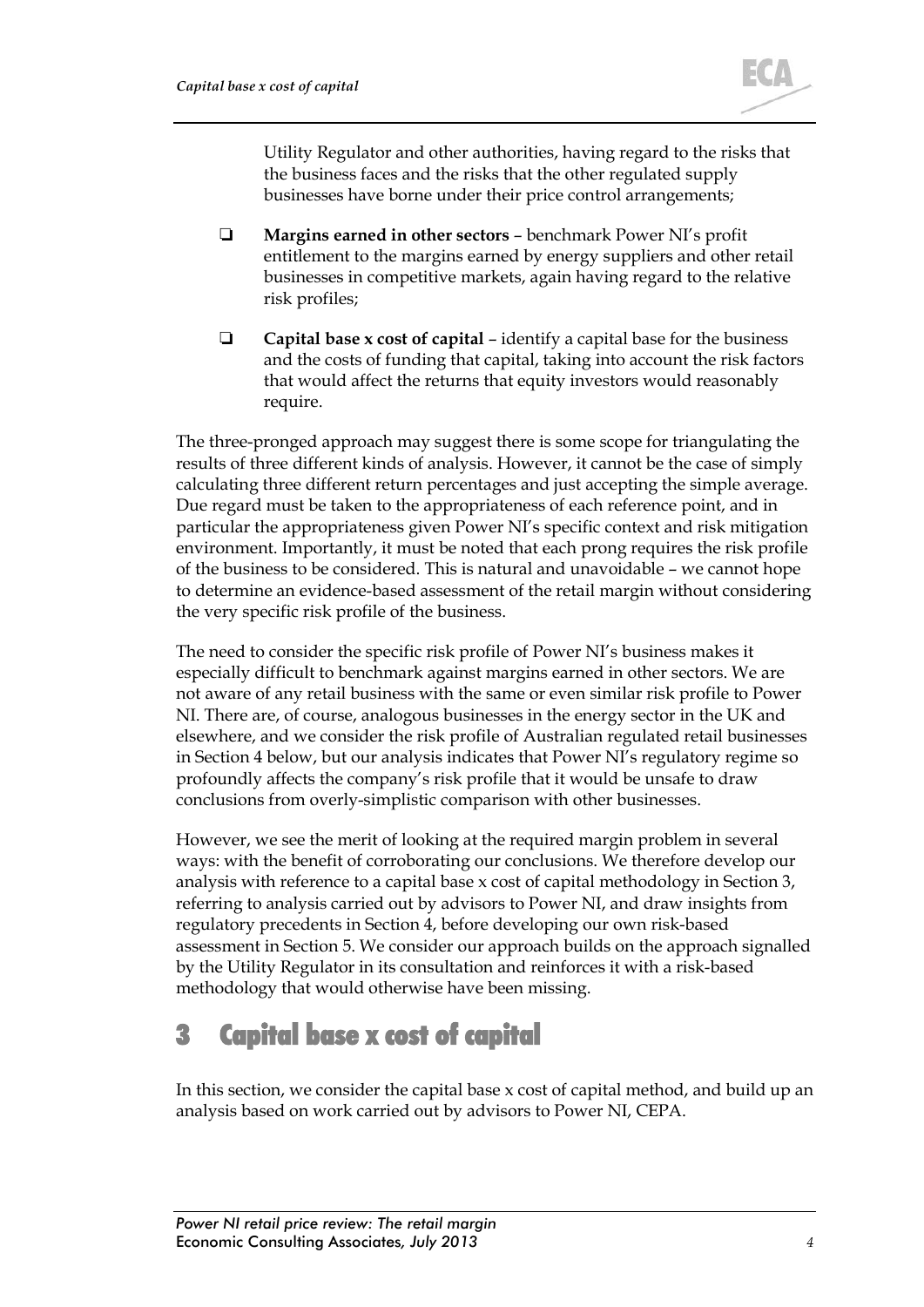

### <span id="page-7-0"></span>3.1 CEPA response on behalf of Power NI

We refer to CEPA's March 2013 report as submitted by Power NI to the Utility Regulator[2](#page-7-2). We have further met with CEPA to ensure we have properly understood the evidence presented in its report. CEPA's analysis in turn referred to a separate report from financial advisors commissioned by Power NI[3](#page-7-3) on the company's capital requirements.

CEPA recognised that Power NI is often characterised as 'asset light', as are retail businesses in general, but the business must hold levels of working capital, provide collateral for its energy and utility purchases and manage volatile patterns of cash flow. The report from Power NI's financial advisors analysed the patterns of cash and collateral requirements and indicated that the company operating on a standalone basis can be expected to have peak requirements for the various forms of capital in the region of £130 million to £160 million. The regulated business share of that peak capital requirement would be in the region of £110 million to £130 million. CEPA settled on a representative figure of £120.7 million.

<span id="page-7-1"></span>

| Table 2: CEPA's analysis of capital requirements <sup>4</sup> |            |                   |              |            |  |
|---------------------------------------------------------------|------------|-------------------|--------------|------------|--|
|                                                               |            |                   | Working      |            |  |
|                                                               | Letters of | Currency          | capital and  |            |  |
|                                                               | credit     | hedging           | fixed assets | Total      |  |
|                                                               |            |                   |              |            |  |
| Core: non-equity                                              | f17.4m     | £1.5m             | f17.1m       | £36.0m     |  |
| Contingent: non-equity                                        | £11.2m     | £0.5m             | £12.2m       | £24.0m     |  |
| Core: equity                                                  | £17.6m     | £1.5m             | f17.2m       | £36.3m     |  |
| Contingent: equity                                            | £11.4m     | £0.6m             | £12.4m       | £24.3m     |  |
| <b>Total</b>                                                  | £57.6m     | £4.1 <sub>m</sub> | £58.9m       | £120.6 $m$ |  |

CEPA analysed this capital requirement between debt and equity and between core and contingent, broadly as set out in [Table 2.](#page-7-1)

This capital requirement corresponds to about £200 per customer or 34 per cent of annual revenues.

The core capital requirement relates to the average requirement for the year. The contingent capital requirement relates to the peak, and can be thought of as a level of average unused debt facilities that will need to be maintained and a level of average surplus equity capital, representing cash that could be placed on short-term deposit.

<span id="page-7-2"></span><sup>&</sup>lt;sup>2</sup> 'Power NI 2014 Price Review: Financeability and its implications for a required profit margin', CEPA, March 2013

<span id="page-7-3"></span><sup>3</sup> 'Power NI Energy – Historical and forecast working capital and collateral requirements', Power NI's financial advisors, 22 March 2013

<span id="page-7-4"></span><sup>4</sup> The table includes a small rounding difference.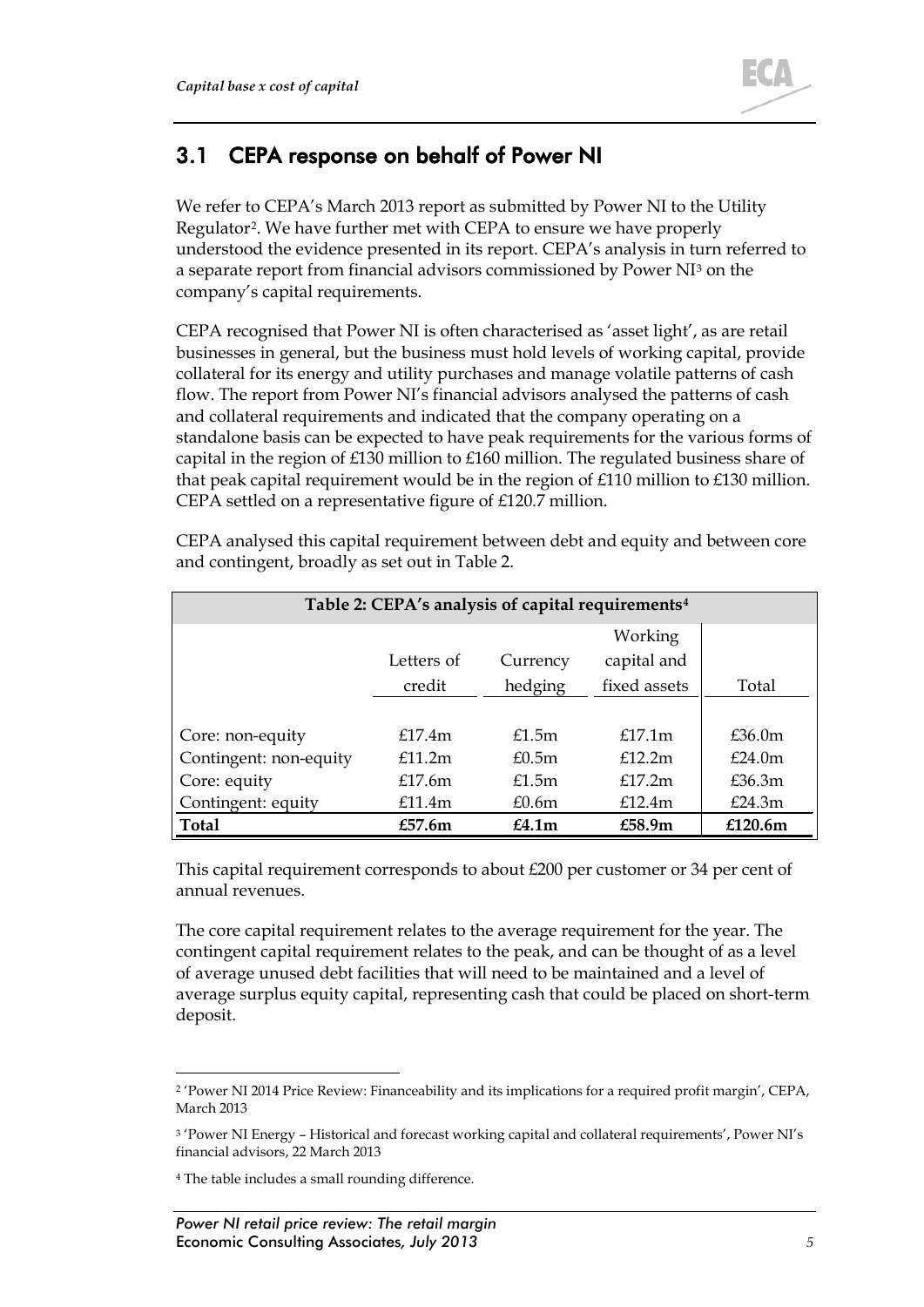Having identified a capital base, CEPA considered the annual return that would be required by the providers of that capital. [Table 3](#page-8-0) sets out its separate assessments for debt and equity plus, shaded in grey, returns on surplus capital, commitment fees for unused bank facilities and letter of credit fees.

<span id="page-8-0"></span>

| Table 3: CEPA's costs of capital requirements |        |          |              |  |
|-----------------------------------------------|--------|----------|--------------|--|
|                                               |        |          | CEPA initial |  |
|                                               | Low    | High     | estimate     |  |
|                                               |        |          |              |  |
| Gearing                                       | 49.7%  | 49.7%    | 49.7%        |  |
| Asset beta                                    | 0.5    | 0.6      | 0.6          |  |
| Equity beta                                   | 1.00   | 1.19     | 1.19         |  |
| Equity risk premium                           | 5.00%  | 5.00%    | $5.00\%$     |  |
| Risk-free rate (nominal)                      | 5.25%  | 5.25%    | 5.25%        |  |
| Taxation                                      | 20%    | 20%      | 20%          |  |
| Pre-tax cost of equity                        | 12.78% | 14.03%   | 14.03%       |  |
|                                               |        |          |              |  |
| Interest rate base                            | 5.25%  | 5.25%    | 5.25%        |  |
| Debt premium                                  | 3.50%  | $6.00\%$ | 5.00%        |  |
| Cost of debt                                  | 8.75%  | 11.25%   | 10.25%       |  |
|                                               |        |          |              |  |
| Pre-tax cost of equity                        |        |          | 14.03%       |  |
| Income from surplus capital                   |        |          | $(4.75\%)$   |  |
| Net cost of surplus capital                   |        |          | 9.28%        |  |
|                                               |        |          |              |  |
| Commitment fees for surplus bank facilities   | 2.00%  |          |              |  |
|                                               |        |          |              |  |
| Letter of credit fees                         |        |          | 4.50%        |  |

Of the components of CEPA's cost of debt and equity calculations, we note the following:

- $\Box$  CEPA has adopted the assumptions for the risk-free rate and the equity risk premium set out in the Utility Regulator's approach consultation (paragraph 5.24)
- $\Box$  The debt premium range (high and low) derives from CEPA's analysis of spreads over gilt yields for bonds with credit ratings of BB and B (below investment grade), considering both current spreads and spreads at the time of bond issue, while its initial estimate sits within this range and corresponds to evidence provided by the company's bank on the margin it would expect to price for Power NI were it a stand-alone company;
- CEPA judged its asset beta range appropriate in light of regulatory cost of capital assessments for regulated businesses with more volume risk and relatively 'asset light', with particular weight given to allowances for NATS;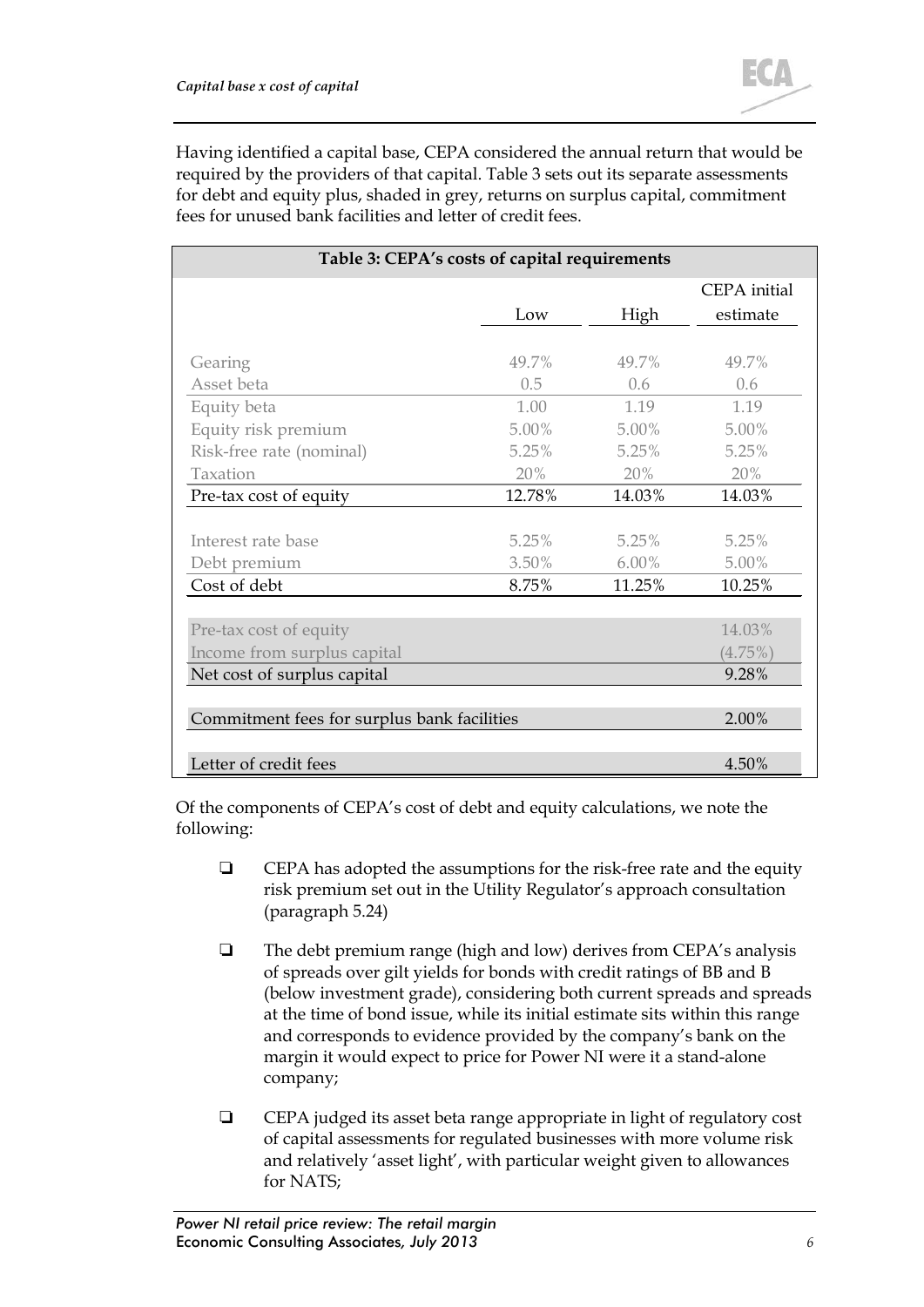

 Commitment fees and letter of credit fees are taken from evidence provided by the company's bank on the fee levels it would expect to price for Power NI were it a stand-alone company.

CEPA combined its capital requirements and the annual costs of the separate components to calculate required returns under two scenarios, as set out i[n Table 4](#page-9-0) (returns on surplus capital, commitment fees for unused bank facilities and letter of credit fees are shaded in grey).

<span id="page-9-0"></span>

| Table 4: CEPA's calculations of required returns |            |          |              |           |  |
|--------------------------------------------------|------------|----------|--------------|-----------|--|
| Minimum scenario                                 |            |          | Working      |           |  |
|                                                  | Letters of | Currency | capital and  |           |  |
|                                                  | credit     | hedging  | fixed assets | Total     |  |
|                                                  |            |          |              |           |  |
| Core: non-equity                                 | 4.50%      | 10.25%   | 10.25%       |           |  |
| Contingent: non-equity                           | 2.00%      | 2.00%    | 2.00%        |           |  |
| Core: equity                                     | 14.03%     | 14.03%   | 14.03%       |           |  |
| Contingent: equity                               | 9.28%      | 9.28%    | 9.28%        |           |  |
| <b>Required returns</b>                          | £4.5m      | £0.4m    | £5.6 $m$     | £10.5 $m$ |  |
|                                                  |            |          |              |           |  |
| Maximum scenario                                 |            |          | Working      |           |  |
|                                                  | Letters of | Currency | capital and  |           |  |
|                                                  | credit     | hedging  | fixed assets | Total     |  |
|                                                  |            |          |              |           |  |
| Core: non-equity                                 | 4.50%      | 10.25%   | 10.25%       |           |  |
| Contingent: non-equity                           | 4.50%      | 10.25%   | 10.25%       |           |  |
| Core: equity                                     | 14.03%     | 14.03%   | 14.03%       |           |  |
| Contingent: equity                               | 14.03%     | 14.03%   | 14.03%       |           |  |
| Required returns                                 | £5.3m      | £0.5m    | £7.2m        | £13.0m    |  |

CEPA translated these assessments of required returns into a range for the required margin, as set out in [Table 5.](#page-9-1)

<span id="page-9-1"></span>

| Table 5: CEPA's calculation of the required margin |         |         |  |
|----------------------------------------------------|---------|---------|--|
|                                                    | Minimum | Maximum |  |
| Required returns                                   | £10.5m  | £13.0m  |  |
| Assumed revenues                                   | £356.0m | £356.0m |  |
| Implied margin on revenues<br>$3.0\%$<br>$3.7\%$   |         |         |  |

Finally, CEPA compared the results of its analysis with regulatory precedents in the UK and in Australia and with profit margins observed in other sectors.

CEPA initially concluded that its range, broadly 3-4 per cent of turnover, would be more consistent with the capital base, risk profile and expected returns by investors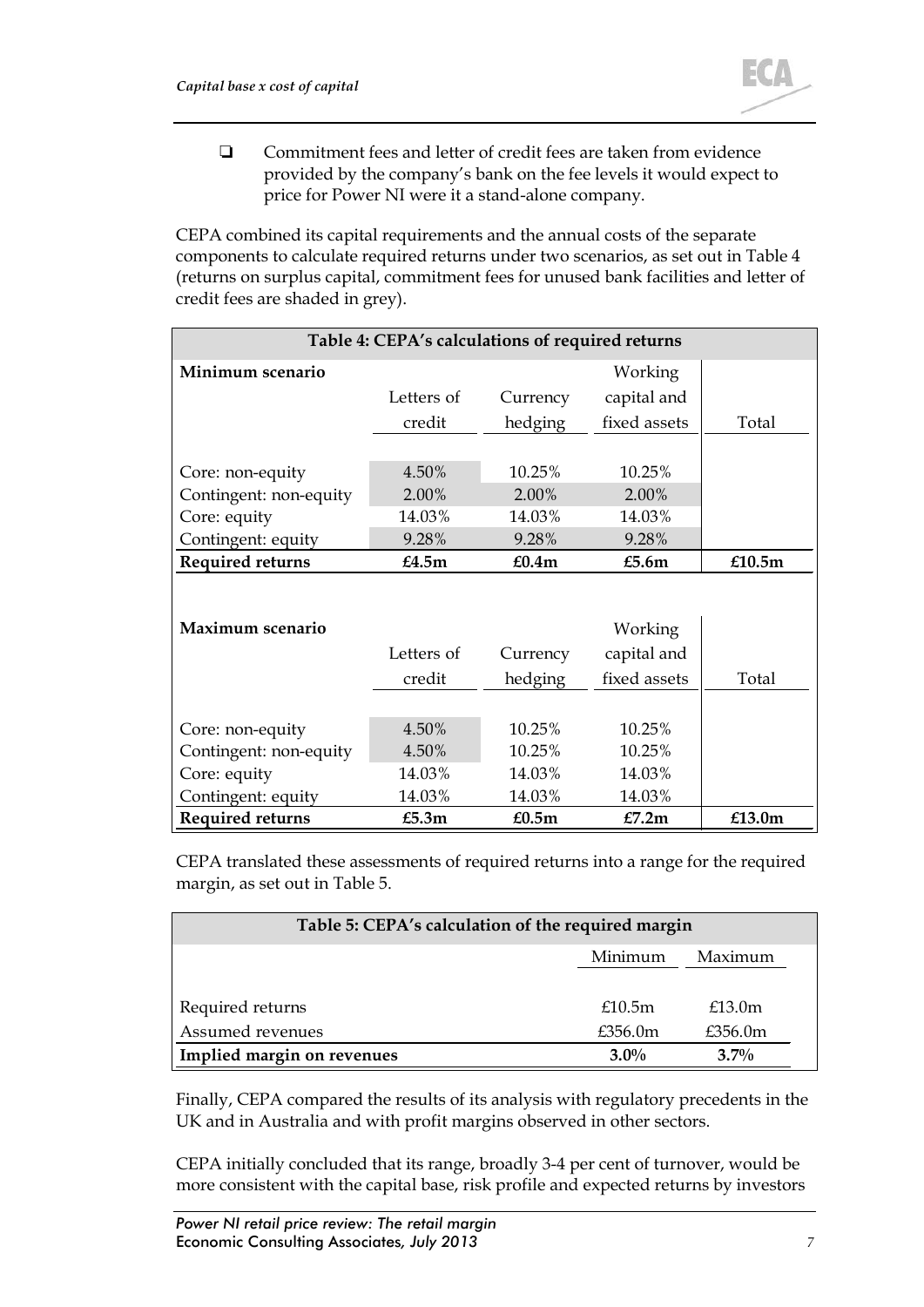

from the activities which are subject to price controls than the Utility Regulator's current allowance of 1.7 per cent.

# <span id="page-10-0"></span>3.2 CEPA's further analysis

Since receiving CEPA's March 2013 report, CEPA and ECA have had a number of discussions. During these discussions, we explained a number of concerns about CEPA's original analysis and conclusions. Our discussions have resolved some of our concerns and CEPA submitted a revised report in June 2013.

We have reached a common position on the overall capital requirements of the Power NI regulated business, in broad terms unchanged from CEPA's March 2013 report.

| Table 6: Overall capital requirements for Power NI regulated business             |                     |  |
|-----------------------------------------------------------------------------------|---------------------|--|
| Core (average capital<br>requirements in a year)                                  | fZ2.4m              |  |
| <b>Contingent</b> (facilities<br>required to handle peak<br>capital requirements) | £48.3m              |  |
| <b>Total</b>                                                                      | f120.7 <sub>m</sub> |  |

CEPA retains its assessment of how a stand-alone retail business would finance this requirement, through a £60 million banking facility for working capital and letters of credit, and the remainder being provided by equity. CEPA has explained that the banking facilities were sized on the basis of a five times EBITDA multiple.

While we recognise that Power NI is not a stand-alone retail business and we have not seen the terms of reference for a letter from Power NI's bank which supports CEPA's assumptions, we have accepted these assumptions to err on the side of caution at this stage.

It calculated two scenarios for overall required returns (both the retail margin recovered through the  $S_t$  term of the price control formula and further financing/collateral costs that can be recovered through a separate  $G_t$  term,<sup>[5](#page-10-1)</sup> which provides for the recovery of wholesale energy costs) totalling £12.0 million and £11.5 million, the first "maximum" assuming that surplus equity would not be employed at all, and the second "minimum" assuming that surplus equity would earn 1% per annum on deposit. We consider the first assumption to be unrealistic.

CEPA's revised analysis of Power NI's capital structure and required returns on its "minimum" basis is set out in [Table 7.](#page-11-0)

<span id="page-10-1"></span><sup>&</sup>lt;sup>5</sup> G<sub>t</sub> refers to the cost of the "wholesale" electricity which Power NI purchases. Provided Power NI complies with its Economic Purchasing Obligation, this will be passed directly through to customers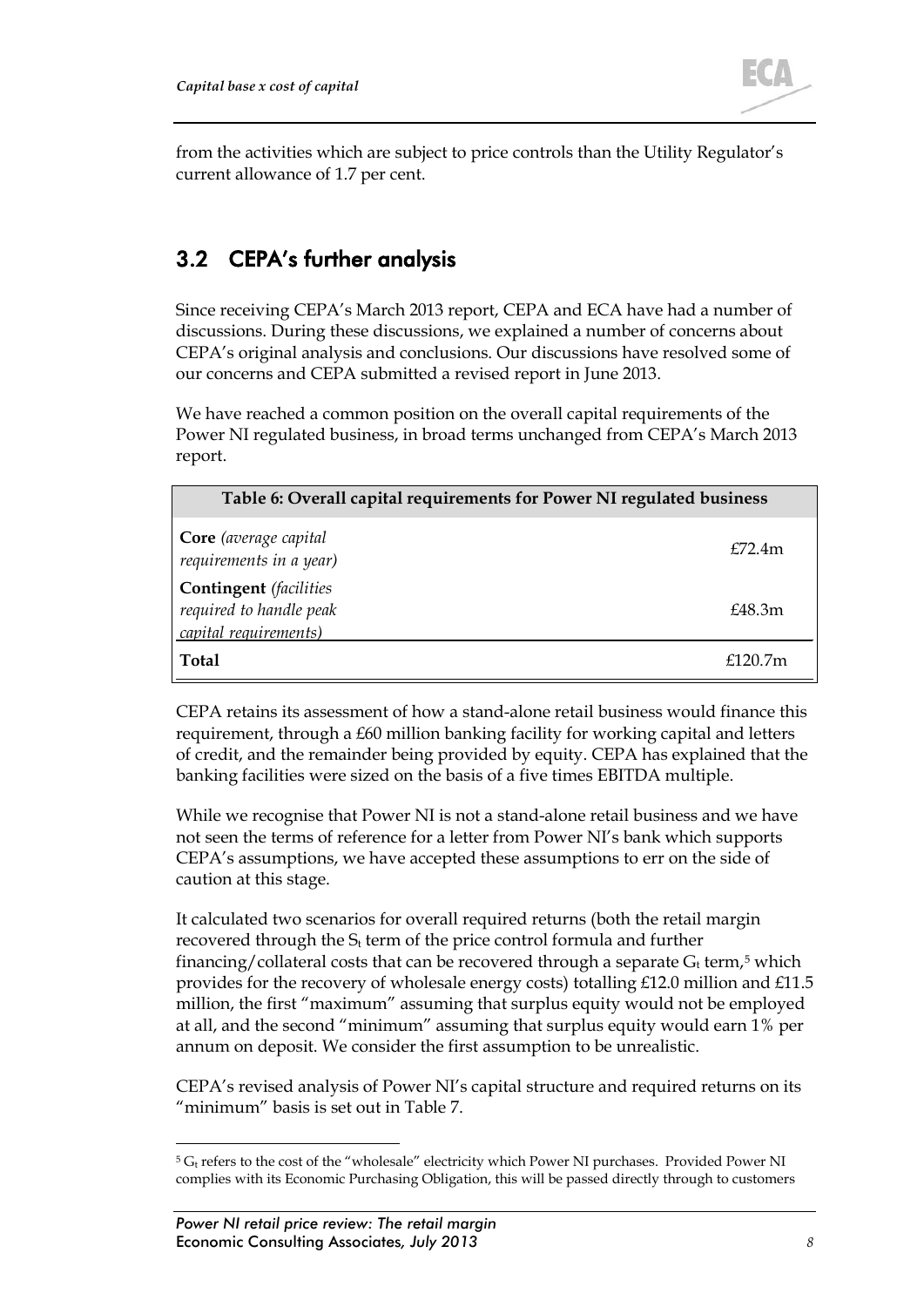

<span id="page-11-0"></span>

| Table 7: CEPA's revised analysis                                        |            |              |         |  |
|-------------------------------------------------------------------------|------------|--------------|---------|--|
|                                                                         |            | Working      |         |  |
|                                                                         | Letters of | capital and  |         |  |
|                                                                         | credit     | fixed assets | Total   |  |
| Capital base                                                            |            |              |         |  |
| Core: non-equity                                                        | £30.0m     | £30.0m       | £60.0m  |  |
| Contingent: non-equity                                                  |            |              |         |  |
| Core: equity                                                            | £8.1m      | £4.3m        | f12.4m  |  |
| Contingent: equity                                                      | £23.7m     | £24.6m       | £48.3m  |  |
| Peak capital                                                            | £61.8m     | £58.9m       | £120.7m |  |
| Equity                                                                  |            |              | £60.7m  |  |
| Core non-equity required                                                |            |              | £11.7m  |  |
| Core non-equity assumed                                                 |            |              | £60.0m  |  |
| Peak non-equity                                                         |            |              | £60.0m  |  |
| Peak gearing - £60.0m/(£60.0m + £67.3m)                                 |            |              | 49.7%   |  |
| Rates of return                                                         |            |              |         |  |
| Core: non-equity                                                        | 4.50%      | 7.00%        |         |  |
| Contingent: non-equity                                                  |            |              |         |  |
| Core: equity                                                            | 14.02%     | 14.02%       |         |  |
| Contingent: equity                                                      | 13.02%     | 13.02%       |         |  |
| Overall required returns                                                | £5.6m      | £5.9 $m$     | £11.5m  |  |
| Returns attributable to the $G_t$ term                                  |            |              | £1.4m   |  |
| Returns attributable to the $S_t$ term (equivalent to 2.8% on revenues) |            |              | £10.1m  |  |

CEPA's cost of equity assessment is calculated as follows:

| Table 8: CEPA's cost of equity calculation |        |
|--------------------------------------------|--------|
|                                            |        |
| Gearing                                    | 49.7%  |
| Asset beta                                 | 0.6    |
| Equity beta                                | 1.19   |
| Equity risk premium                        | 5.00%  |
| Risk-free rate (nominal)                   | 5.25%  |
| Taxation                                   | 20%    |
| Pre-tax cost of equity                     | 14.02% |

CEPA's revised estimates of the return attributable to the  $S_t$  term translate to a margin on revenues of 2.8%, after taking £1.4 million of  $G_t$  costs off the £11.5 million figure in table 7).

We have four principal concerns on this analysis: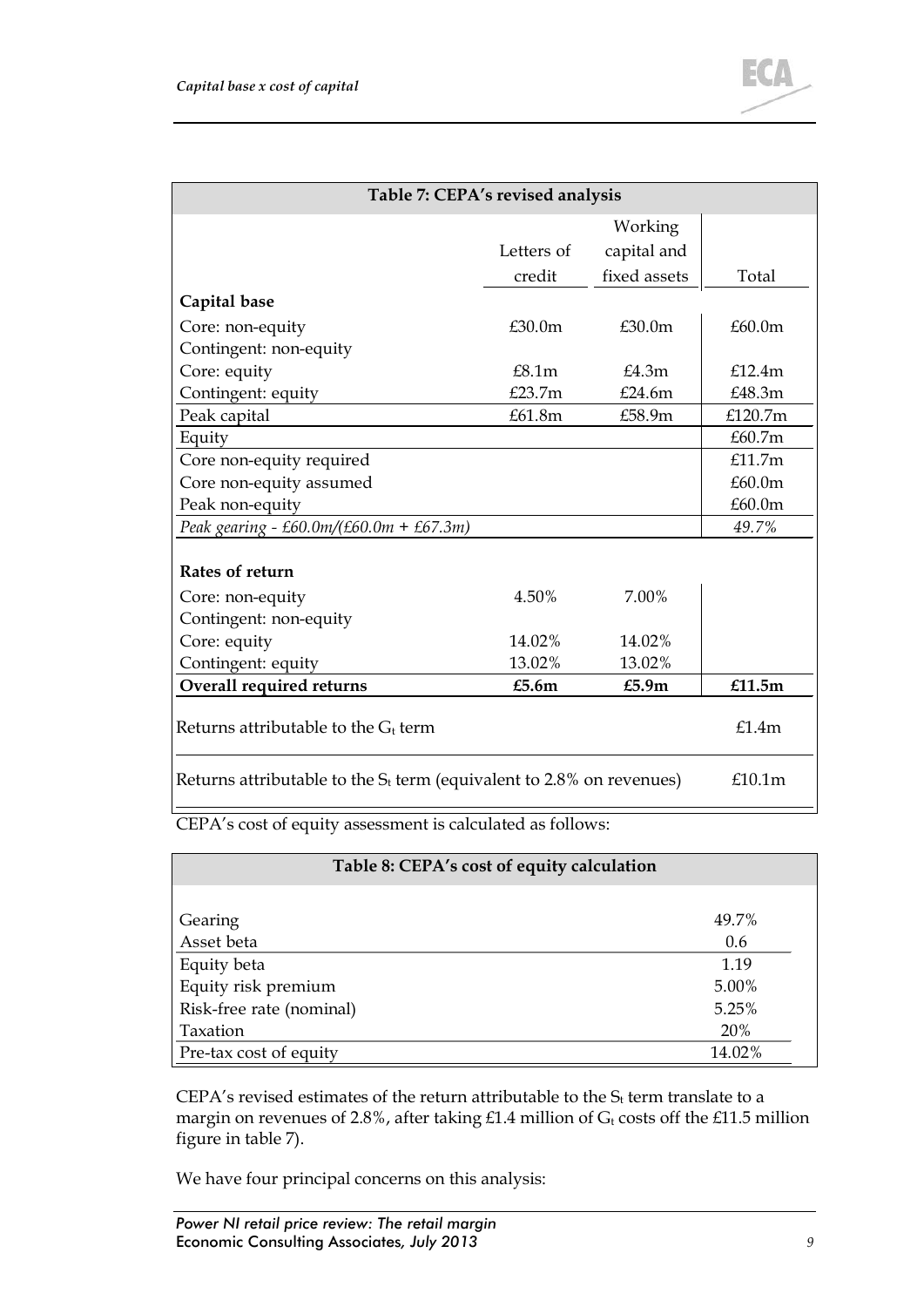- $\Box$  The first is that CEPA has assumed that the company's banking facilities will be utilised in full throughout the year. We find it implausible that a company with sufficient equity to provide peak capital requirements of £120.7 million when average capital requirements are only £72 million will utilise banking facilities in full througout the year. On average, the company would then have some £48.3 million of surplus equity. It would only make sense to utilise those facilities in full if the company could employ its surplus capital temporarily more productively elsewhere, which CEPA has not assumed. CEPA suggests that a bank would not offer terms for letters of credit and borrowing facilities unless it was assured that the facilities would be fully utilised, but CEPA has not provided any evidence to support the suggestion and we find it implausible.
- $\Box$  CEPA's analysis is based on an assumption about the overall level of returns, which in turn drives the assumed availability of the banking facility.
- $\Box$  The allowed equity return is based on an assumption that the relationship between the equity beta and CEPA's assumed asset beta will be structured by the company's peak gearing. We note that asset betas are usually inferred from equity beta observations using gearing data drawn from financial statements, usually prepared as at a year-end. As far as we are aware, it would be unusual to infer asset betas using peak gearing information.
- We are concerned that CEPA's judgement-based assumption of an asset beta does not reflect the actual risk characteristics of Power NI's regulated retail business.

## <span id="page-12-0"></span>3.3 ECA revision of CEPA calculations

To address our first three concerns, we have considered the company's required returns using CEPA's calculation structure but under what we consider to be a more plausible assumption about how the company's banking facilities would be used through a year and under two bases for computing an equity beta: on a peak gearing basis and an average gearing basis.

Our gearing structure assumptions are based on a revised analysis of the capital structure under CEPA's £60 million facility assumption: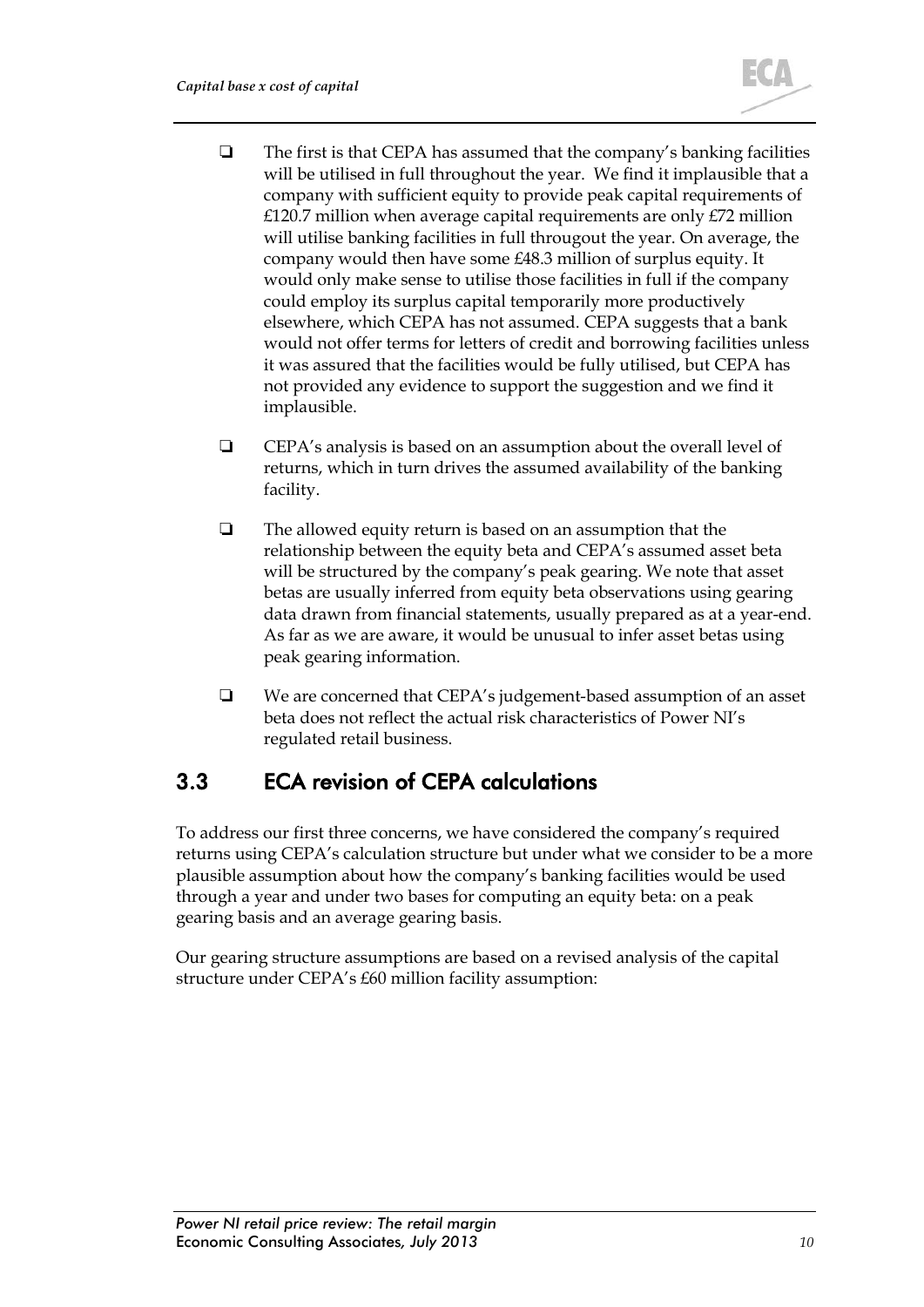

<span id="page-13-0"></span>

| Table 9: Reanalysis of base capital structure |            |              |                    |  |
|-----------------------------------------------|------------|--------------|--------------------|--|
|                                               |            | Working      |                    |  |
|                                               | Letters of | capital and  |                    |  |
|                                               | credit     | fixed assets | Total              |  |
|                                               |            |              |                    |  |
| Core: non-equity                              | f17.4m     | £5.4m        | £22.8m             |  |
| Contingent: non-equity                        | £12.6m     | £24.6m       | f37.2m             |  |
| Core: equity                                  | E8.1m      | £28.9m       | £37.0 <sub>m</sub> |  |
| Contingent: equity                            | £23.7 $m$  |              | £23.7 $m$          |  |
| Peak capital                                  | £61.8m     | £58.9m       | £120.7 $m$         |  |

To compute this reanalysis, we have adopted CEPA's assumption for core capital requirements for letters of credit in its March 2013 report and assumed that the company will reduce some of its bank borrowings when it has surplus equity. We have cautiously assumed only a portion of surplus equity will be used to reduce average bank borrowings.

We adjust this base capital structure further to take into account an assumption that bank facilities will be constrained by an EBITDA margin (and assuming depreciation is de minimis), by simply prorating the non-equity capital in the base capital structure i[n Table 9](#page-13-0) and making up the difference with equity.

We have based our assumptions for facility costs on a letter issued by Power NI's bankers setting out an "indicative arm's length/market pricing … on the theoretical basis of Power NI being a standalone entity" of a 5%premium on LIBOR (assumed at 1%[6](#page-13-1)) for bank overdrafts, 4.5% letter of credit fees, and 2% bank commitment fees for contingent facilities. We have further cautiously assumed that contingent bank overdrafts will be utilised in full for half the year on average in addition to the average utilisation, and no adjustment for time of the year when overdraft requirements are below average.

The following two tables set out our calculations:

<span id="page-13-1"></span> <sup>6</sup> LIBOR has persisted under or around 1.0 per cent since base rates were reduced to 0.5 per cent in March 2009.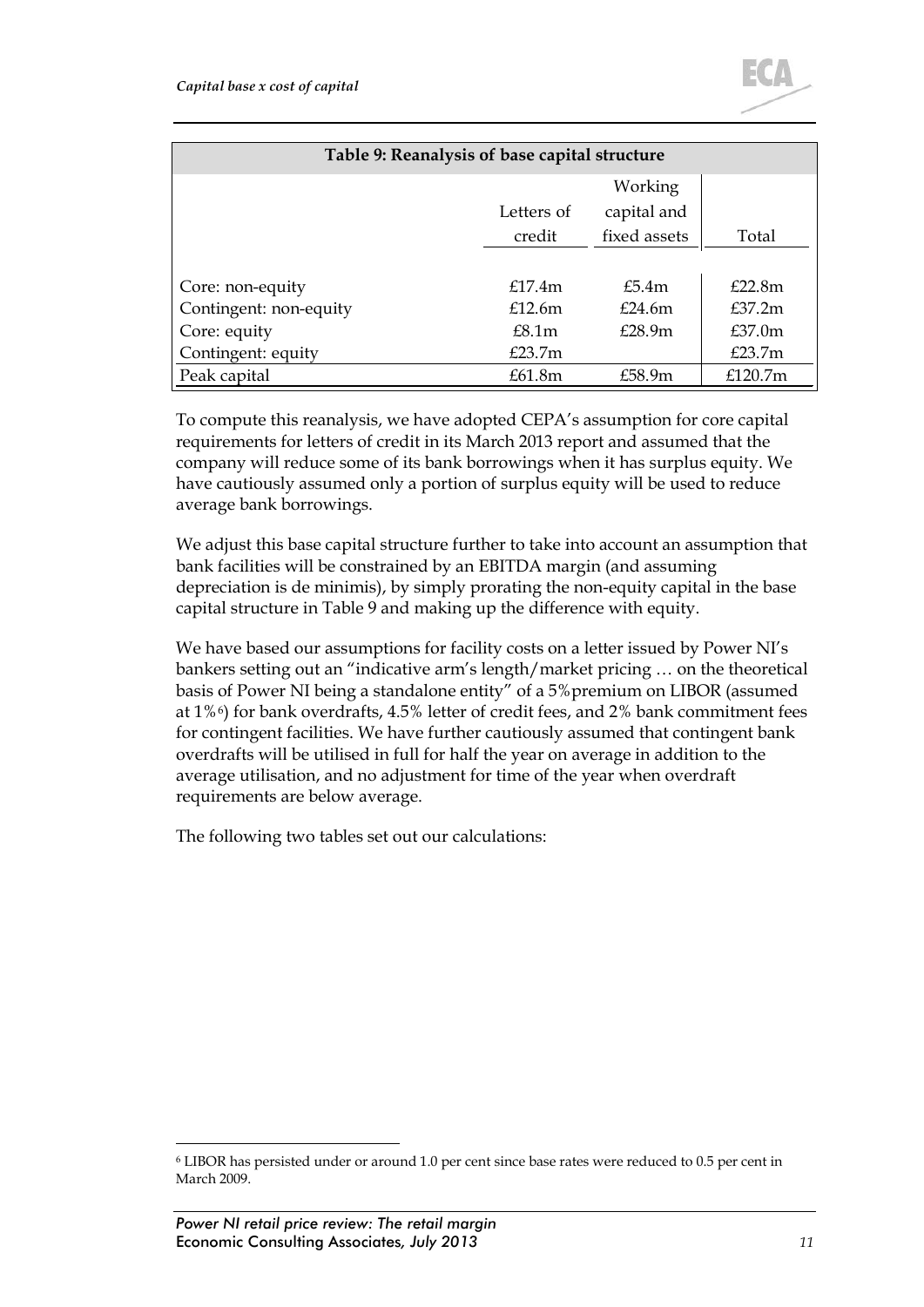

| Table 10: Required returns on a peak gearing basis             |            |              |         |  |
|----------------------------------------------------------------|------------|--------------|---------|--|
| Facility available at $5 \times$ EBITDA - $(5 \times £10.8$ m) | £53.8m     |              |         |  |
| Facility assumed by CEPA                                       |            |              | £60.0m  |  |
| Ratio                                                          |            |              | 89.6%   |  |
| Ratio used                                                     |            |              | 89.0%   |  |
|                                                                |            |              |         |  |
|                                                                |            | Working      |         |  |
|                                                                | Letters of | capital and  |         |  |
|                                                                | credit     | fixed assets | Total   |  |
| Capital base                                                   |            |              |         |  |
| Core: non-equity                                               | £15.5 $m$  | E4.8m        | £20.3m  |  |
| Contingent: non-equity                                         | £11.2m     | £21.9m       | £33.1m  |  |
| Core: equity                                                   | £10.0m     | £29.5m       | £39.5m  |  |
| Contingent: equity                                             | £25.1m     | £2.7m        | £27.8m  |  |
| Peak capital                                                   | £61.8m     | £58.9m       | £120.7m |  |
| Equity                                                         |            |              | £67.3m  |  |
| Core non-equity required                                       |            |              | £5.1m   |  |
| Core non-equity assumed                                        |            |              | £20.3m  |  |
| Peak non-equity                                                |            |              | £53.4m  |  |
| Peak gearing - £53.4m/(£53.4m + £67.3m)                        |            |              | 44.2%   |  |
|                                                                |            |              |         |  |
| Rates of return                                                |            |              |         |  |
| Core: non-equity                                               | 4.50%      | $6.00\%$     |         |  |
| Contingent: non-equity                                         | 2.00%      | 4.00%        |         |  |
| Core: equity                                                   | 13.29%     | 13.29%       |         |  |
| Contingent: equity                                             | 12.29%     | 12.29%       |         |  |
| Overall required returns                                       | £5.3m      | £5.4m        | £10.8m  |  |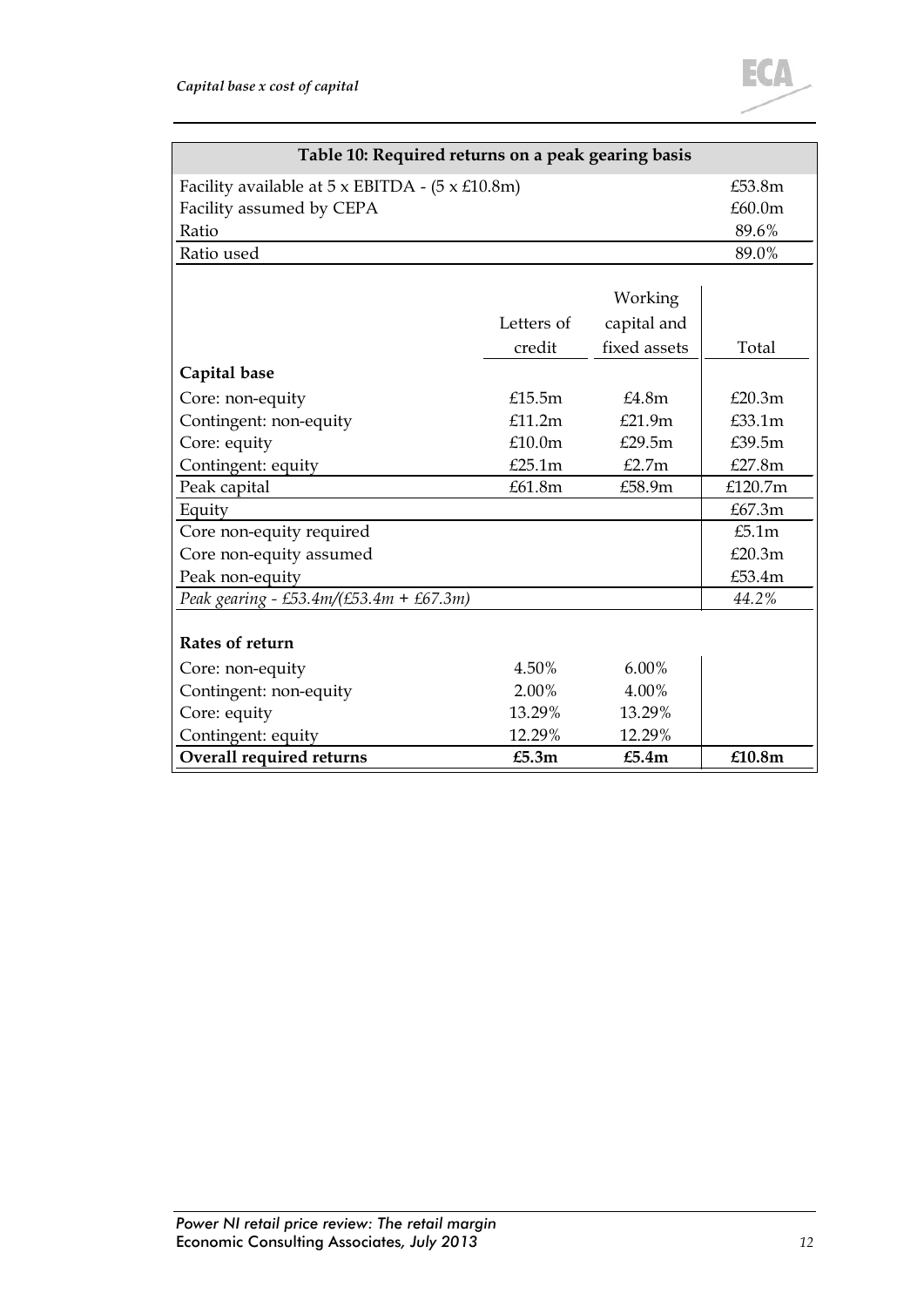

| Table 11: Required returns on an average gearing basis        |            |              |                    |  |
|---------------------------------------------------------------|------------|--------------|--------------------|--|
| Facility available at $5 \times$ EBITDA - $(5 \times £9.4$ m) | £46.8m     |              |                    |  |
| Facility assumed by CEPA                                      |            |              | £60.0 <sub>m</sub> |  |
| Ratio                                                         |            |              | 78.0%              |  |
| Ratio used                                                    |            |              | 78.0%              |  |
|                                                               |            |              |                    |  |
|                                                               |            | Working      |                    |  |
|                                                               | Letters of | capital and  |                    |  |
|                                                               | credit     | fixed assets | Total              |  |
| Capital base                                                  |            |              |                    |  |
| Core: non-equity                                              | £13.6 $m$  | £4.2m        | £17.8m             |  |
| Contingent: non-equity                                        | £9.8m      | £19.2m       | £29.0m             |  |
| Core: equity                                                  | £11.9m     | £30.1m       | £42.0m             |  |
| Contingent: equity                                            | £26.5m     | £5.4m        | £31.9m             |  |
| Peak capital                                                  | £61.8m     | £58.9m       | £120.7m            |  |
| Equity                                                        |            |              | £73.9m             |  |
| Core non-equity required                                      |            |              | (E1.5m)            |  |
| Core non-equity assumed                                       |            |              | £17.8m             |  |
| Peak non-equity                                               |            |              | £46.8m             |  |
| Average assumed gearing - £17.8m/(£17.8m + £73.9m)            |            |              | 19.4%              |  |
|                                                               |            |              |                    |  |
| Rates of return                                               |            |              |                    |  |
| Core: non-equity                                              | 4.50%      | $6.00\%$     |                    |  |
| Contingent: non-equity                                        | 2.00%      | 4.00%        |                    |  |
| Core: equity                                                  | 11.22%     | 11.22%       |                    |  |
| Contingent: equity                                            | 10.22%     | 10.22%       |                    |  |
| Overall required returns                                      | £4.6m      | £4.7m        | £9.4m              |  |

The costs of equity for these two scenarios are calculated as follows:

| Table 12: cost of equity calculations |                 |         |  |
|---------------------------------------|-----------------|---------|--|
|                                       | Peak<br>Average |         |  |
|                                       | gearing         | gearing |  |
|                                       |                 |         |  |
| Gearing                               | 44.2%           | 19.4%   |  |
| Asset beta                            | 0.6             | 0.6     |  |
| Equity beta                           | 1.08            | 0.74    |  |
| Equity risk premium                   | 5.00%           | 5.00%   |  |
| Risk-free rate (nominal)              | 5.25%           | 5.25%   |  |
| Taxation                              | <b>20%</b>      | 20%     |  |
| Pre-tax cost of equity                | 13.29%          | 11.22%  |  |

We have cautiously assumed in the calculations above that any guarantees offered by Power NI or its group in place of letters of credit from a bank (due to insufficient banking facilities) will both require equity capital and render that capital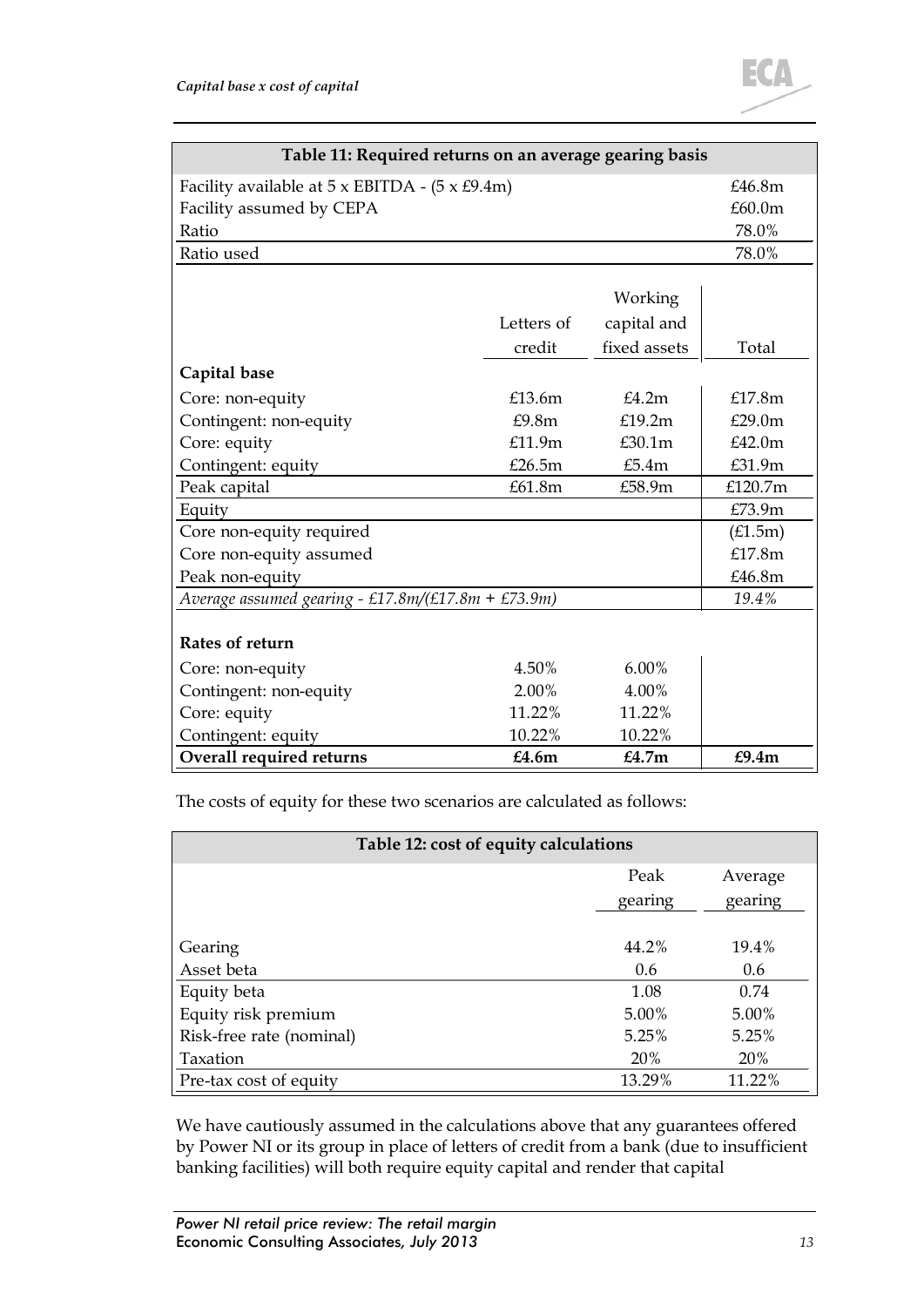unavailable for any other use. In practice, when a company issues a guarantee, its cash resources are not as a result depleted so it should still be able to employ its equity capital, even if it can only place it on deposit at a bank.

As a final comment: we have highlighted throughout this section the several occasions where we have taken a cautious and prudent approach in our assessments. We consider that the balance of our overall assessment is therefore more likely to be on the high side. The UR may wish to return to this when arriving at the final overall point estimate for the margin within the ranges identified and discussed above and below.

### 3.4 Implied retail margin

CEPA acknowledges that it has considered the required retail margin "on a combined total basis (i.e.  $S_t$  and  $G_t$ )". In general, fees for letter of credit facilities fall to be recovered through the  $G_t$  term, however the  $G_t$  mechanism is structured to recover costs directly attributable to wholesale purchases and not the full cost of any equity that may be involved in underwriting letter of credit (or group guarantees).

To recognise this, we have reviewed the levels of letter of credit and group guarantee fees that have been recovered through the  $G_t$  term in recent years and consider £1.9 million annually to be a reasonable forward-looking estimate for the regulated business. This is based on the forecast credit cover costs of some £2.44 million declared in Power NI's  $G_t$  statement for 2012/13, pro rated from a revenue estimate of £460 million to a regulated revenue forecast of £356 million.

<span id="page-16-0"></span>

| Table 13: Margin attributable to the $S_t$ term |                    |            |  |
|-------------------------------------------------|--------------------|------------|--|
|                                                 |                    |            |  |
|                                                 | Peak               | Average    |  |
|                                                 | gearing            | gearing    |  |
|                                                 |                    |            |  |
| Total required returns                          | £10.8 <sub>m</sub> | f9.4m      |  |
| Estimated $G_t$ allowance                       | (E1.9m)            | (£1.9m)    |  |
| Required returns attributable to $S_t$ term     | £8.9m              | E7.5m      |  |
| Assumed revenues                                | £356.0m            | £356.0 $m$ |  |
| Implied margin on revenues                      | $2.5\%$            | $2.1\%$    |  |

In light of the range i[n Table 13,](#page-16-0) we consider that a retail margin of 2.1% to 2.5% would be broadly consistent with CEPA's methodology, and lower than CEPA's estimate of 2.8%. The difference arises from one key difference in our assumptions:

- CEPA assumes that the business will use its banking facilities in full throughout the year, notwithstanding the availability of surplus equity when capital requirements are not at their peak; while
- $\Box$  We assume that the business will use its banking facilities only when they are actually required.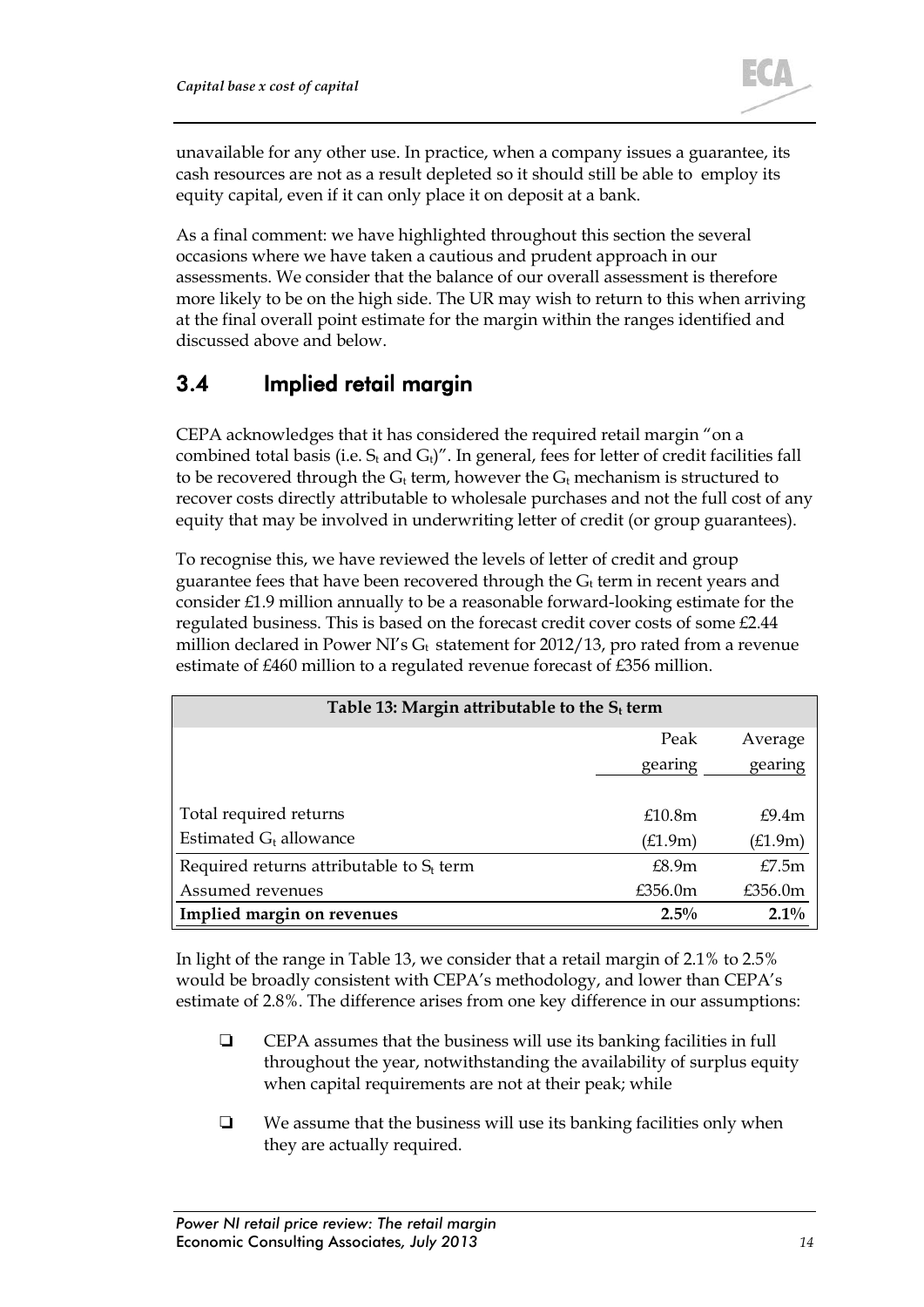

However, we are aware that CEPA's methodology is based on a judgement-based assessment of beta.

CEPA's report includes an extended discussion on risk issues. It captures risk within its margin assessment through its assessment of the asset b eta (0.5 to 0.6, see [Table 3\)](#page-8-0). CEPA's discussion considers a number of possible comparators and its conclusion appears to be significantly influenced by the beta assessment by the CAA for another 'asset-light' business, NATS, and for asset betas for general retail businesses.

We note that the evidence base for the CAA's beta assessments for NATS was similarly constrained by the lack of fully relevant comparators and that neither NATS nor the generality of retail businesses would have a similar make-up of capital or risk profile to Power NI.

We set out our own analysis of the risk issues in Section [5.](#page-23-0)

# <span id="page-17-0"></span>4 Regulatory precedents

We recognise that there is dearth of relevant regulatory precedents in the UK. While cost of capital issues have been the focus of a considerable and expanding tradition of academic and practitioner analysis in the UK over the last two decades and more, we have few examples of regulated energy retail businesses. There has been little attempt within the UK, and it seems little attempt outside the UK, to develop a coherent analysis of the risks in energy retail and the implications for retail margins.

In our view, the examples of regulatory precedent cited in Table 2 of the Utility Regulator's February 2013 consultation paper were based on little substantive evidence and do not provide a safe basis for an assessment of the required retail margin for Power NI. However, it should be highlighted that Power NI has accepted a retail margin of 1.7% at each of their previous price control reviews. This includes the last price control review which will end on 31 March 2014.

We believe that analysis carried out for the regulated Australian energy retail market is pertinent. We highlight two particular sources of insight. The first is work for IPART's review of electricity tariffs in New South Wales and the second, relevant because it takes into account a different risk environment, is OTTER's review of electricity tariffs in Tasmania.

### <span id="page-17-1"></span>4.1 IPART electricity retail price review

The important and current reference point for retail price reviews in Australia is analysis carried out by the Independent Pricing and Regulatory Tribunal of New South Wales (IPART) for the regulation of electricity tariffs for small retail customers in New South Wales (NSW). Regulated tariffs apply to customers of the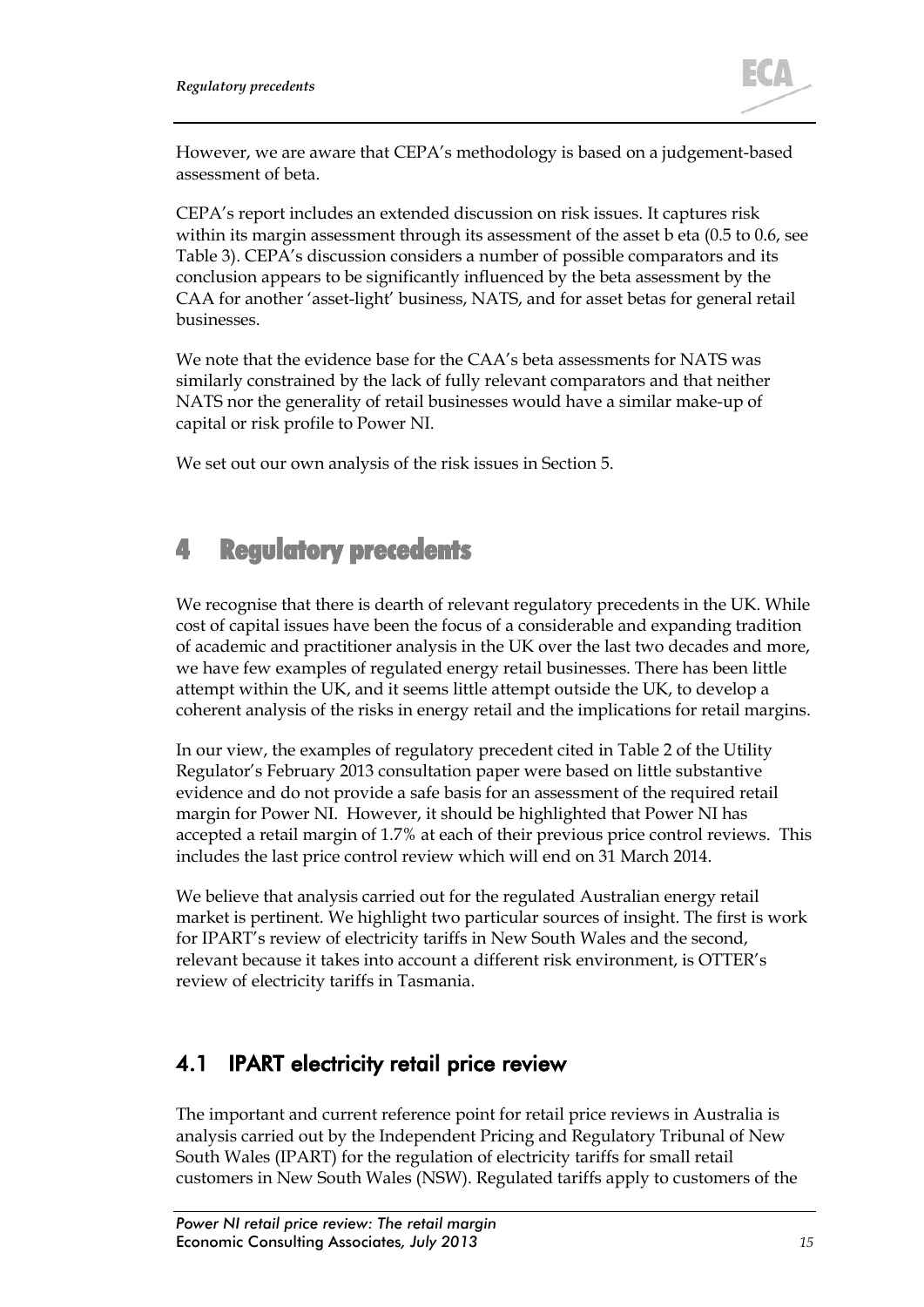

three 'Standard Retail Suppliers' who are supplied on standard contracts, around 66 per cent of all small retail customers in NSW.

IPART's review is considered an authoritative reference point for retail price reviews by other Australian regulators[7.](#page-18-1)

IPART has recently announced its decision on electricity retail prices for the period 1 July 2013 to 30 June 2016. Its draft decision was published on 23 April 2013[8,](#page-18-2) together with a draft report on the profit margin from its advisers, SFG Consulting (SFG[\)9.](#page-18-3) Our analysis was carried out principally with reference to these draft reports, but the final report indicates no substantive change in IPART's or SFG's thinking. IPART's draft decision indicated it would accept SFG's recommendation of a retail margin of 5.7 per cent to cover EBITDA (i.e. depreciation is not included in the retail operating cost allowance), and the final decision confirmed this position. The SFG report indicates this is equivalent to a retail pre-tax profit margin of 4.5 per cent.

IPART adopts the principle that a profit margin is required to compensate retailers for the systematic risks they face, and only those systematic risks "as we account for specific risks retailers face through the other cost allowances and additional regulatory mechanisms". We set out IPART's characterisation of those systematic risks from page 78 of its report in [Table 14](#page-18-0) below.

#### **Table 14: IPART's characterisation of retailers' systematic risks**

<span id="page-18-0"></span>These systematic risks include:

- The risk of variation in their regulated load profile due to changes in economic conditions that affect the demand for electricity. This may mean their actual regulated load profile is different to that assumed in setting regulated prices (but still within the normal range).
- $\Box$  The risk of variation in wholesale electricity spot and contract prices due to changes in economic conditions and demand. This may mean their actual energy purchase costs are different to those assumed in setting regulated prices (but still within the normal range).
- General business risk due to changes in economic conditions. This may mean that their actual costs and revenues are different to those assumed in setting regulated prices due to factors such as unexpected changes in interest rates or exchange rates.

IPART indicates that it accepts SFG's recommendations.

<span id="page-18-1"></span> <sup>7</sup> For example, see 'Regulated Retail Electricity Prices 2013-14 – Draft Determination', Queensland Competition Authority, February 2013, paragraph 4.2.2

<span id="page-18-2"></span><sup>8</sup> 'Review of regulated retail prices for electricity, 2013-2016', IPART, April 2013 (a parallel review is also taking place for gas)

<span id="page-18-3"></span><sup>9</sup> 'Estimation of the regulated profit margin for electricity retailers in New South Wales', SFG, April 2013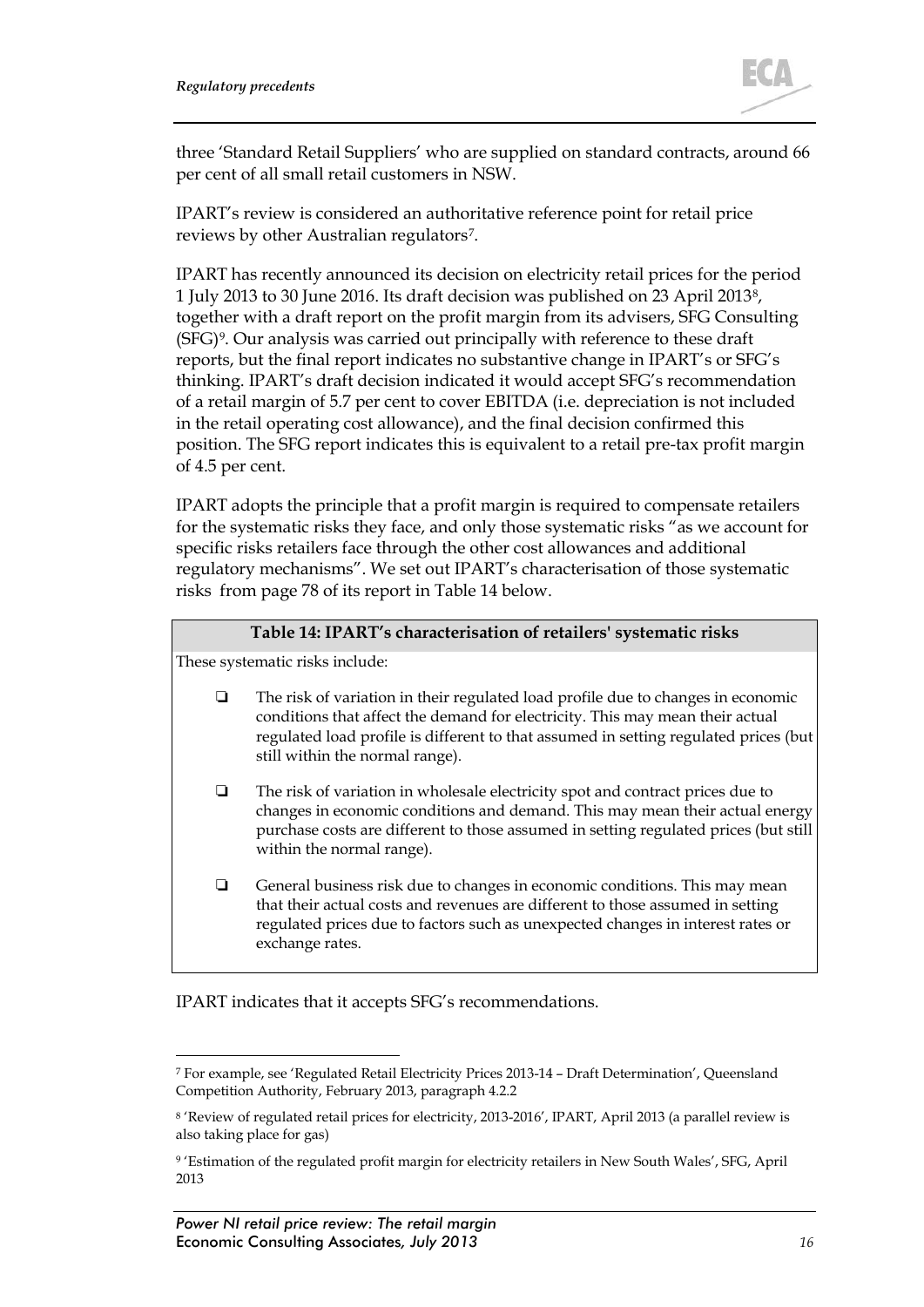

SFG's report sets out those recommendations and explains its methodology.

SFG identified three separate approaches which it would draw from. Two of these broadly correspond to the approach set out by the Utility Regulator for Power NI (see Section [2.1](#page-5-1) above):

- **Benchmarking** with reference to the reported margins of a broader class of listed retailers
- **Bottom-up analysis** similar to the Utility Regulator's capital base x cost of capital method except that SFG derives asset valuations from recent corporate transactions involving energy retailers.

The third approach was not anticipated by the Utility Regulator and is therefore particularly interesting:

 **Expected returns** – SFG attempts to go back to first principles and models the systematic risks facing electricity retailers to derive required margins

We consider each of these approaches as follows.

### 4.1.1 SFG's benchmarking

SFG undertook a substantial analysis of some 692 listed retailers across retail sectors and across a number of English-speaking developed countries (including UK) from 1980 to 2012, comprising 7,990 annual observations.

The mean EBIT margin on sales for this sample (excluding the top and bottom percentile) was 5.2 per cent (from a range of 4.5 to 5.9 per cent). The mean for the sample of UK retailers was 5.5 per cent. SFG noted some sector-related variations: the mean margin for food retailers was 3.4 per cent while the mean margin for home improvement retailers was 7.3 per cent.

### 4.1.2 SFG's bottom-up analysis

SFG analysed a number of corporate transactions involving energy retailers over the period 1999 to 2010 to derive a representative retail enterprise valuation of A\$1,051 (£700) per customer and A\$98 per MWh, approximately 48 per cent of annual revenues. SFG reported results of its analysis under alternative valuation multiples around this base case.

SFG then modelled the cash flows of its representative retailer over three year periods, on the basis of a 20 per cent gearing ratio and growth in line with annual inflation of 2.7 per cent. It then solved for a margin on sales that would be consistent with the enterprise valuation, using a discount rate consistent with an asset beta of 0.7 to 0.9.

In broad terms, SFG concluded that an EBIT margin on sales would need to be in the region of 5.0 (a range of 4.5 to 5.9 per cent) per cent to generate returns on enterprise value of around 10.6 per cent. In practice, this would be a blended real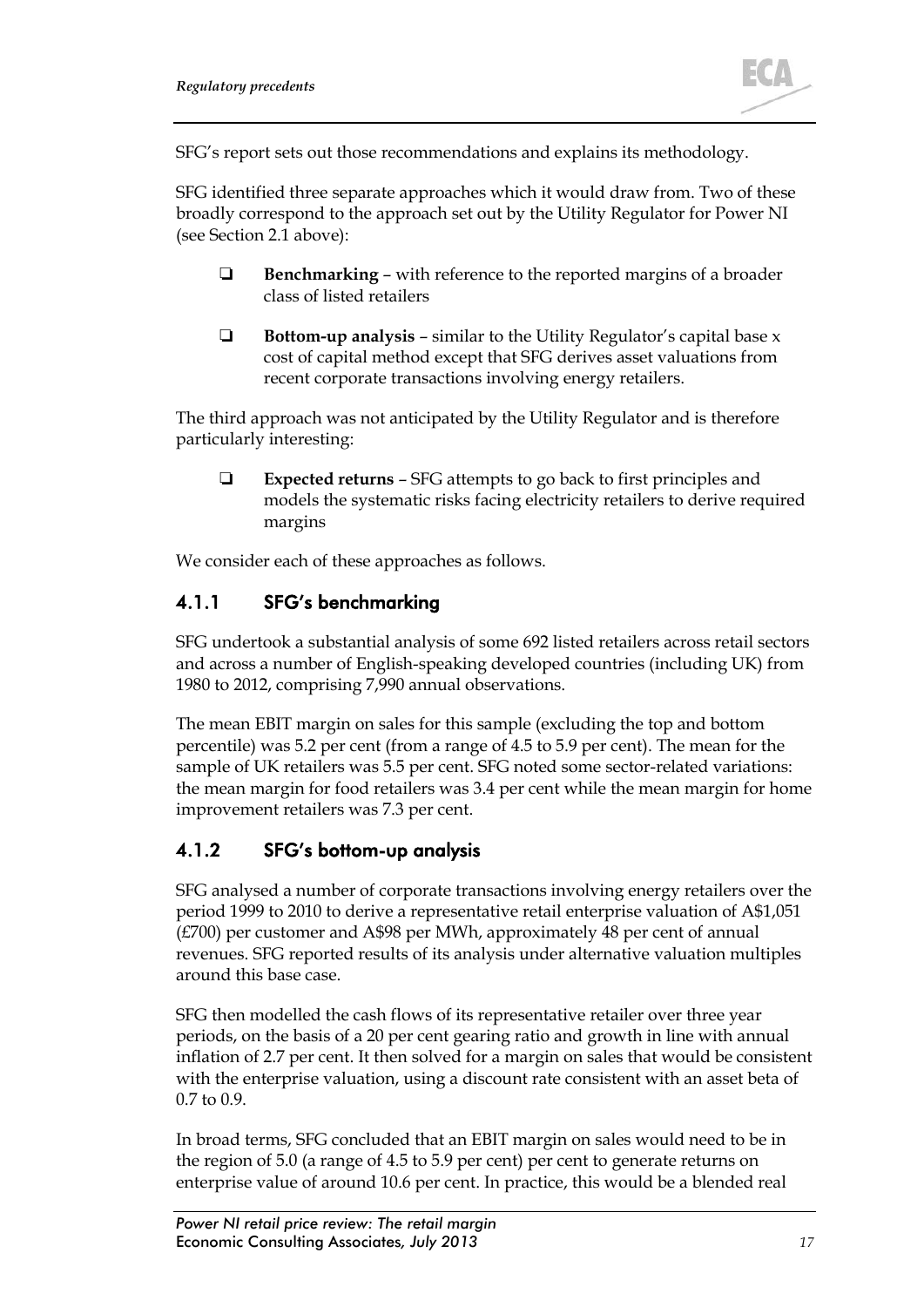

and nominal rate of return on capital to reflect the inherent inflation-based increases for intangible assets but the lack of any inflation indexation on other asset classes.

#### <span id="page-20-2"></span>4.1.3 SFG's expected returns approach

SFG's expected returns approach adopts an assumption that the main transmission mechanism for a retail business systematic risk is demand risk.

SFG modelled equity returns for a retailer on the basis that 2.0 per cent is a reasonable estimate of annual systematic fluctuations in consumption (it is approximately the historical standard deviation of GDP growth). SFG estimated the proportion of a retailer's costs that would not fluctuate with volume at 20 per cent.

SFG's modelling provided measures of systematic-related volatility in equity returns, standard deviations, which could then be compared with levels of volatility in a market portfolio, based on a long-term experience that the standard deviation of annual stock market returns in Australia have been in the region of 19 per cent (we usually assume 20% for UK). From this, a measure of the required risk-related margin can be derived.

The idea behind SFG's analysis is similar to that behind recent analysis for Ofgem<sup>[10](#page-20-0)</sup> which also compared volatility of returns with the standard deviation of market returns to make inferences about required risk-related returns. Finance theory underpinning the Capital Asset Pricing Model leads to the conclusion that investors will require a risk-related return for systematic volatility equivalent to the riskrelated return they would expect from an investment in the market portfolio with the same (systematic) volatility<sup>11</sup>.

We understand that there is provision for some headroom in energy purchase costs for variability in prices that retailers cannot hedge. This leaves volume as the remaining driver of systematic risk.

SFG's modelling of demand-driven volatility in retailer returns over a ten year period led them to a conclusion that expected returns would need to be in the range of 2.6 to 3.6 per cent per annum (on an EBIT basis), with a central assumption of 3.1 per cent.

### 4.1.4 SFG's overall conclusion

SFG's recommended EBITDA sales margin was equivalent to an EBIT margin of 4.5 per cent (from a range of 4.1 to 4.9 per cent), representing the un-weighted average of the results of these three approaches: 5.0, 3.1 and 5.2 per cent.

 <sup>10</sup> http://www.ofgem.gov.uk/Networks/GasDistr/RIIO-

<span id="page-20-0"></span>GD1/ConRes/Documents1/GD1\_FinanceabilityStudy\_DEC12.pdf

<span id="page-20-1"></span><sup>11</sup> For example, if the standard deviation of annual market returns is 20 per cent and there is a market risk premium of 5% per annum, an investment in the market portfolio that shows a standard deviation of annual returns of £20 million will be associated with an annual risk-related return of £5 million. A project with systematic return volatility with a standard deviation of, say, £100 million would therefore require a risk-related return of £25 million. This requirement would be unaffected by the amount of capital involved.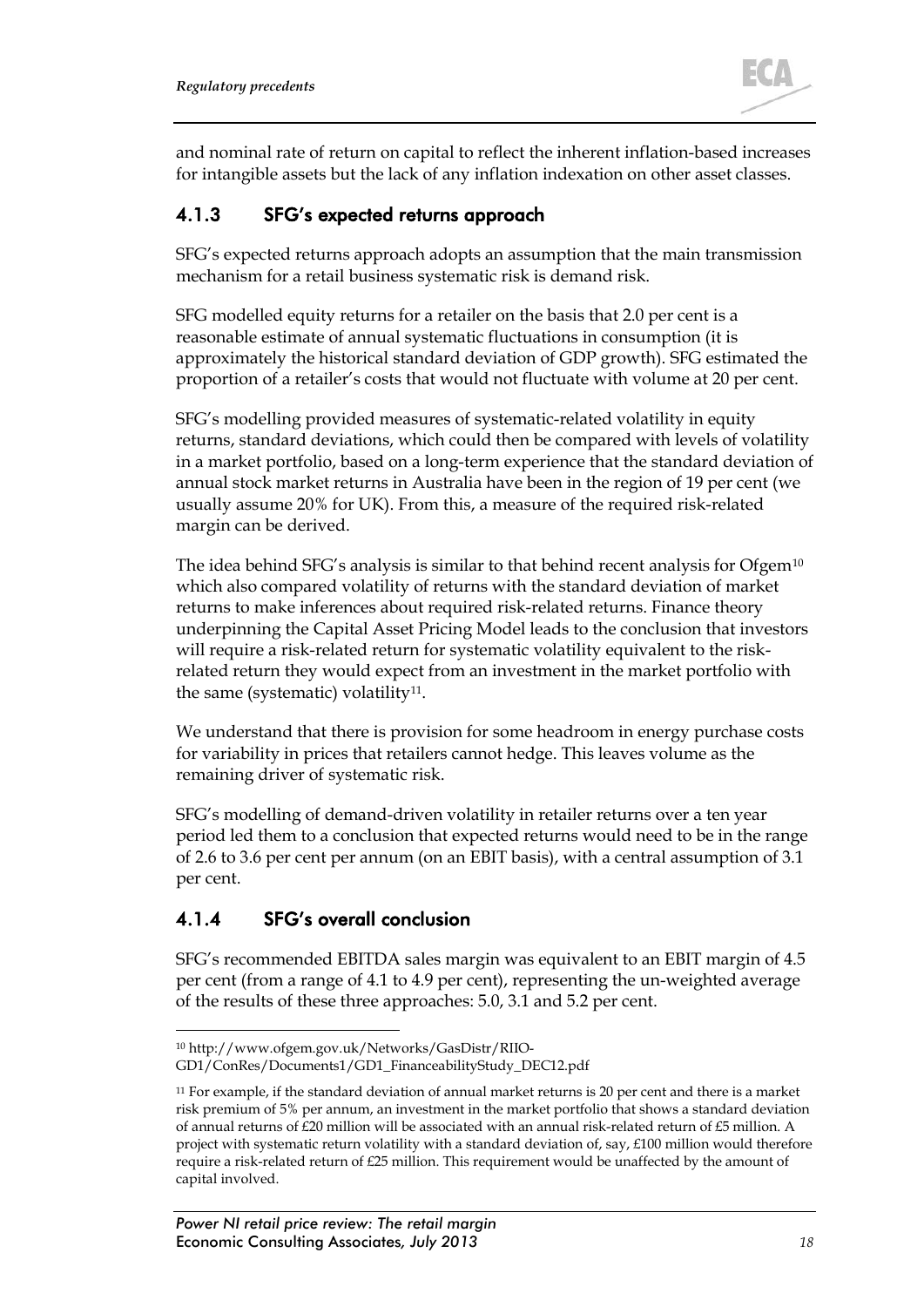

It is important to recognise that this EBIT margin does not cover the cost associated with the volatile nature of the load that retailers serve and the wholesale electricity prices that they face. This is covered by a separate volatility allowance (about 1 per cent of energy purchase costs), calculated with reference to the additional working capital required to manage that volatility.

# <span id="page-21-0"></span>4.2 Critique of SFG's approach

We have concerns relating to each of the three approaches. However, we consider that the underlying concept in SFG's expected returns approach is an important one, and introduces a theoretical and empirical rationale for a retail margin that has largely been missing.

We have a concern relating to SFG's **benchmarking approach**, which could point to a risk that SFG's conclusions either understate or overstate the required margin.

 Although SFG recognises there will be different risk characteristics in different retail sectors, it is difficult to analyse objectively where the energy retail sector should be positioned. It has simply assumed that electricity retailers have a similar risk profile to the average of all sampled retail sectors.

We have two concerns relating to its **bottom-up analysis**, which point to a risk that SFG's conclusions overstate the required margin:

- $\Box$  The first is that SFG makes an implied assumption that competition is fully effective in the energy retail markets relevant to the transactions analysed. If there were residual competition issues, companies may be experiencing above normal profits and this would translate into higher transaction valuations and a higher apparent required margin. We are particularly struck that the valuations are rather higher than the capital requirements assessed by CEPA (48 per cent of revenues vs. 34 per cent).
- $\Box$  The second is that SFG's underlying asset beta assumption of 0.7 to 0.9 is significantly higher than asset beta assumptions conventionally assumed in the UK, and higher than the range CEPA proposed on behalf of Power NI of 0.5 to 0.6. SFG has based its beta assessment on its analysis for its expected returns approach (see below).

We consider that SFG's **expected returns approach** provides important insights into the systematic risks involved in an energy retail business. We do have two concerns relating to the approach, one of which points to a risk that SFG's conclusions understate the required margin and the other points to a risk that SFG's conclusions overstate the required margin:

 $\Box$  SFG has only taken into account systematic risk arising from demand risk. It appears to us that energy prices would be another significant driver of systematic risk for energy retailers, but SFG has explained to us that pricing risks are assumed to be accommodated through hedging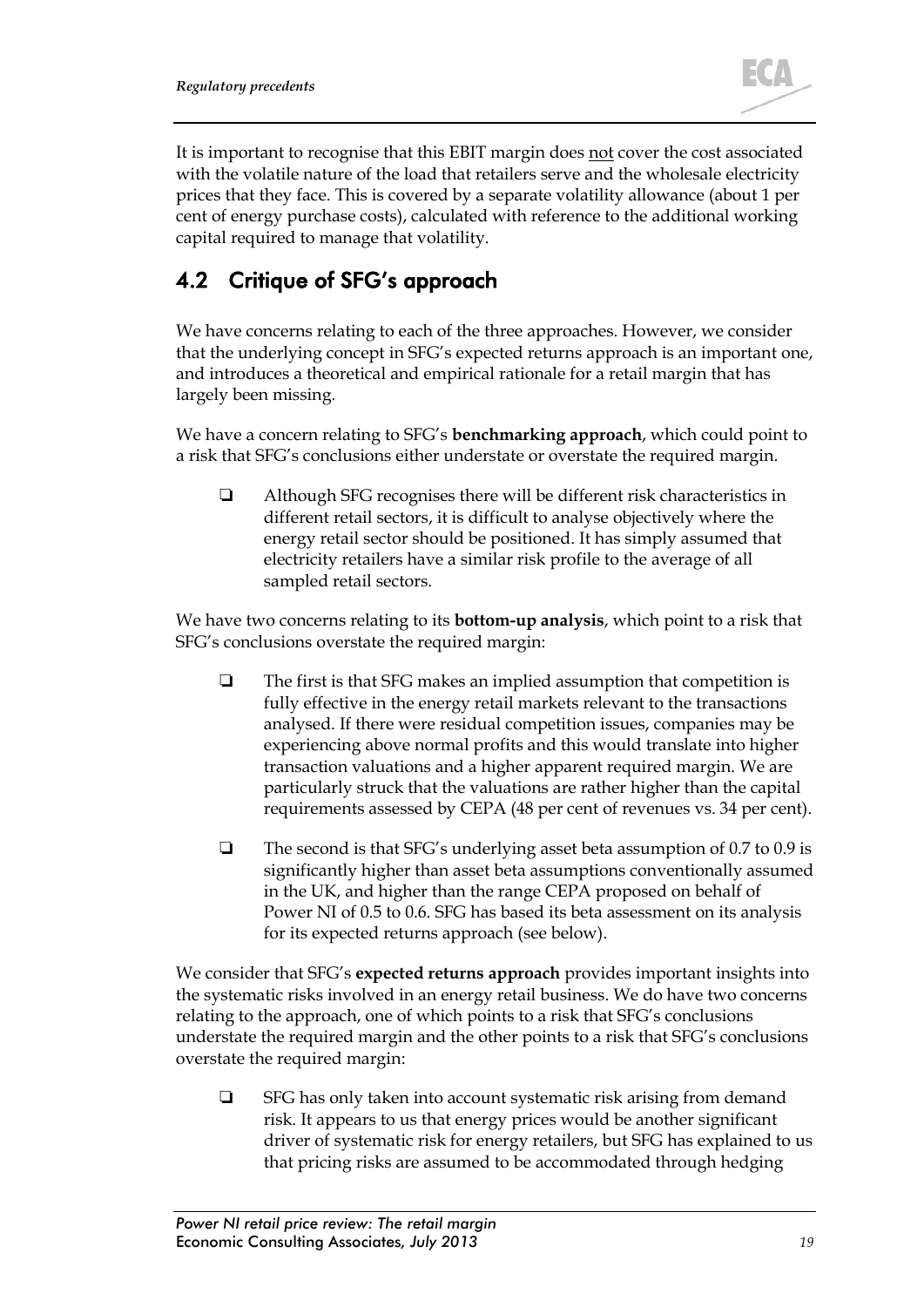

and the volatility working capital allowance included within the energy cost allowance.

 $\Box$  SFG have explained to us that they have not taken into account the effects of price control over the ten year period modelled. Under scenarios where energy demand diverges from prior expectations, the regulatory process would allow price levels to correct, thereby reducing investor risk.

Taking these concerns together, we believe the specific results of the SFG methodology should be interpreted with some caution and it would be overly simplistic to read them across to Power NI's context. The applicability of those results to Power NI would be further limited as Power NI's regulatory framework and resulting risk environment is structurally different to the electricity retailers in New South Wales (see Section [4.4](#page-22-0) below).

### 4.3 OTTER 2010 Retail Price Investigation

A review that provides further insight is the 2010 retail price investigation by the Office of the Tasmanian Economic Regulator<sup>[12](#page-22-1)</sup> (OTTER). The reason it is relevant is because OTTER identified that the risk profile of the regulated retail business, Aurora Energy, differed from the risk profile of the retail businesses in NSW on account of a state-supported arrangement between Aurora Energy and Hydro Electric Corporation (Hydro Tasmania) that protected Aurora Energy from some energy price risk. OTTER argued that this difference in the risk profile supported a lower margin than that provided by IPART (and those provided by other regulators) and concluded that a margin of 3.7 per cent on sales (to cover EBITDA) would be appropriate. This compares with the then-relevant IPART decision of 5.4 per cent for NSW. OTTER provides no substantive evidence to support the difference of 1.7 per cent.

### <span id="page-22-0"></span>4.4 Limits of comparability

Our critique of SFG's analysis for IPART (Section [4.2\)](#page-21-0) considered its analysis in the context of the retailers which were the subject of the analysis, electricity retailers in New South Wales.

We have identified what we consider to be a fundamental difference between the risk environment for energy retailers in New South Wales and Power NI, which is that they are subject to a different structure of price control. Power NI is subject to a price control which offers a cost pass-through for energy costs. The form of Power NI's price control, being based on customer numbers rather than volumes, also

<span id="page-22-1"></span> <sup>12</sup> 'Investigation of maximum prices for declared retail electricity services on mainland Tasmania – Final Report', OTTER, October 2010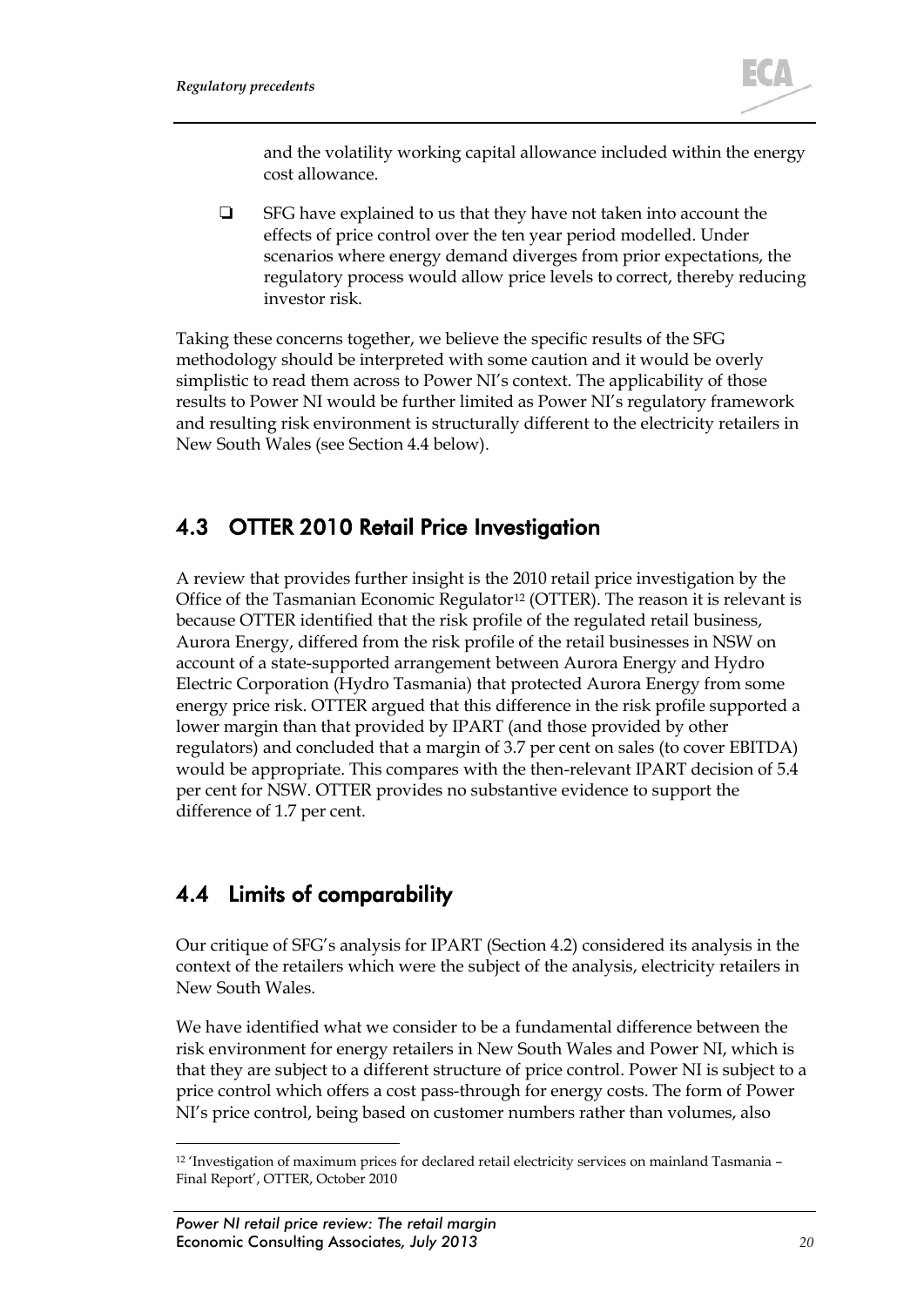

protects it from volume aspects of demand risk, which SFG identified as the primary source of systematic risk in its analysis. Energy retailers in New South Wales are not subject to such a cost pass-through mechanism and their forms of control do not protect them from volume aspects of demand risk. This means that the risks they face are structurally different to the risks faced by Power NI.

We believe it is unsafe and inappropriate to infer a required retail margin for Power NI directly from the analysis in New South Wales, or indeed anywhere else in Australia, without considering the impact of these structural differences.

# <span id="page-23-0"></span>5 Risk considerations

Risk is the central issue for any assessment of a required return. Finance theory behind the Capital Asset Pricing Model, the model generally accepted by sector regulators in the UK and elsewhere, indicates that investors should only expect a return above the risk-free rate for invested capital when there is risk. And only when that risk is 'systematic' in nature, which is when it correlates with uncertain returns in the investment market as a whole.

While this is our starting point, we also recognise it would be necessary to adjust any return allowances for any 'asymmetric' risk, where the risk of downsides around a central assumption does not balance the 'risk' of upsides. This is in one sense a trivial point because the existence of such asymmetric risk merely indicates that the central assumption is not a fair estimate. There is no asymmetric risk around a fair estimate. But it is sometimes appropriate to recognise asymmetric risk when it is evident that a central assumption is not in that sense a fair estimate.

Power NI's regulatory arrangements provide it with significant protection against future uncertainties. Within the price control period, any differential between the costs it incurs in procuring energy and network services and the costs assumed at the time it sets tariffs is automatically carried forward into future tariff setting calculations. This means that, structurally, Power NI is only at risk to the extent that:

 $\Box$  The costs covered by its supply entitlement,  $S_t$  term including the costs of financing the business's fixed asset and working capital requirements, differ from those assumed at the last price review (after taking account of fixed and variable components).

We call this a first order risk.

Power NI would be exposed to other risks. To the extent that those other risks are symmetrical, there would be no need for an additional allowance, but additional allowance may be appropriate if they are asymmetrical, for example if the downsides could lead to losses for investors when the upsides would benefit consumers. They are not necessarily small but for the lack of a better name we call them second order. They include: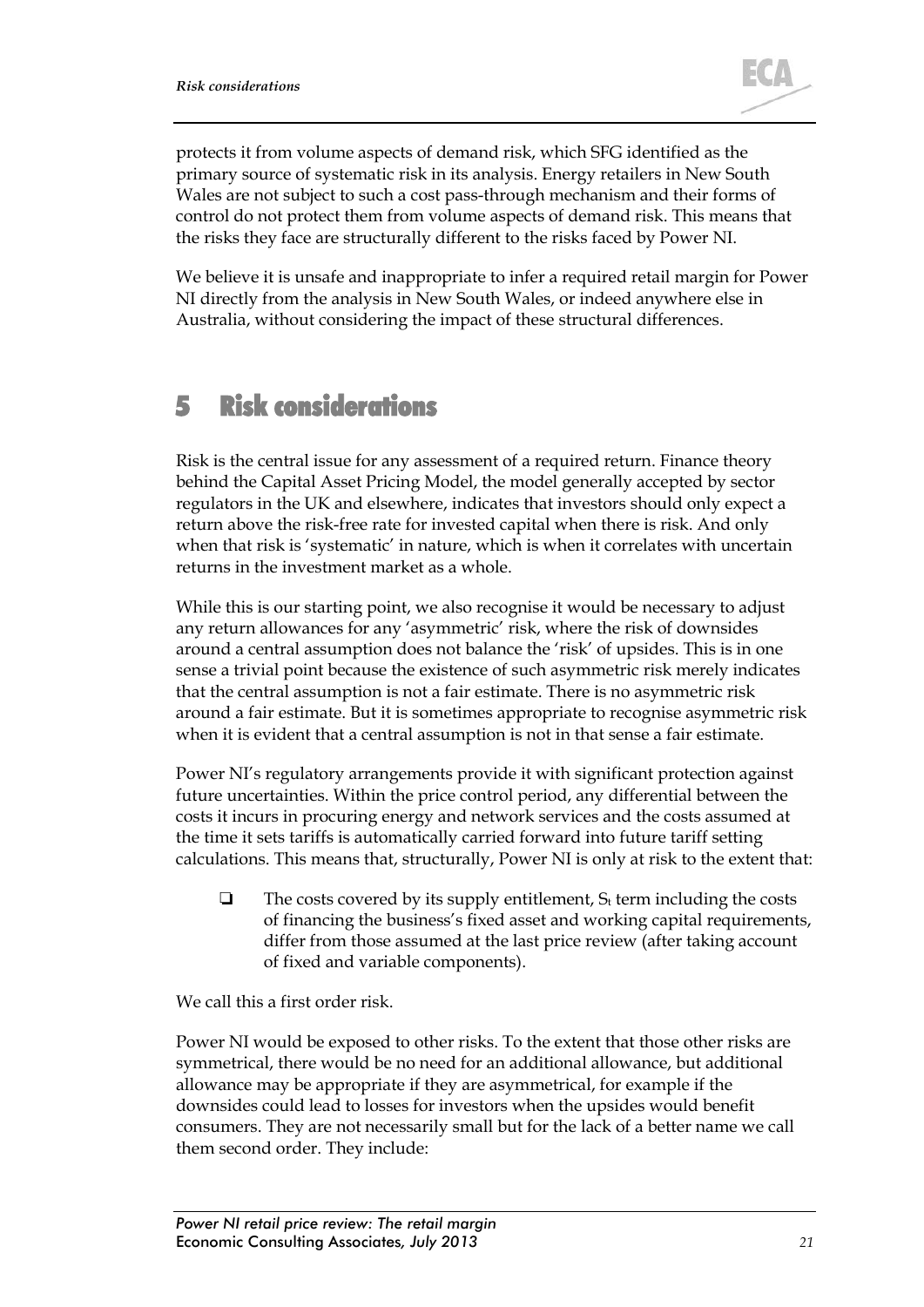

- $\Box$  While the K<sub>t</sub> term is in principle recoverable, it might become so large that its recovery would require price increases so far above competitive levels that Power NI would not be able to sustain them profitably, for example if:
	- The company is unable to reset tariffs quickly in the event of a marked increase in energy costs
	- The company is contractually committed to pay high energy costs for a sustained period after energy costs, and competitor prices, have fallen
- □ The company loses more customers than expected

### <span id="page-24-1"></span>5.1 First order risk

The construction of Power NI's price control means that (formally or first order), it is only exposed to risk in respect of its own costs (including bad debt costs) and attributable revenues. It is not (formally) exposed to the primary costs of the products it is selling. In this respect, we must therefore be careful in drawing any inferences from margins experienced by retailers that are not subject to Power NI's form of price control.

We believe it is appropriate and necessary to consider the return requirements from a risk-based perspective and we consider that SFG's analysis for IPART provides some important insights.

We consider the risk-related returns attributable to first order risk using two approaches:

- $\Box$  We consider the size of the cost programmes where the company is at risk and derive an estimate of the required risk-related return from regulatory benchmarks
- $\Box$  We consider the potential volatility of returns, in particular the systematic component of that volatility and derive an estimated upper bound to the required risk-related return using a methodology consistent with SFG's approach to its expected returns estimate.

Once we have considered risk-related returns, we can add a required risk-free return. We calculate a required risk-free return by taking the core capital requirement relevant to the St term (core capital less core letters of credit, £42.4 million from [Table 9](#page-13-0)[13](#page-24-0)) and multiply by the risk-free rate (5.25 per cent nominal) to give an annual post-tax risk-free requirement of about £2.2 million.

<span id="page-24-0"></span><sup>&</sup>lt;sup>13</sup> We have not included contingent equity in this calculation. On average over the year, contingent equity would be matched by cash balances leading to a net additional capital position of zero.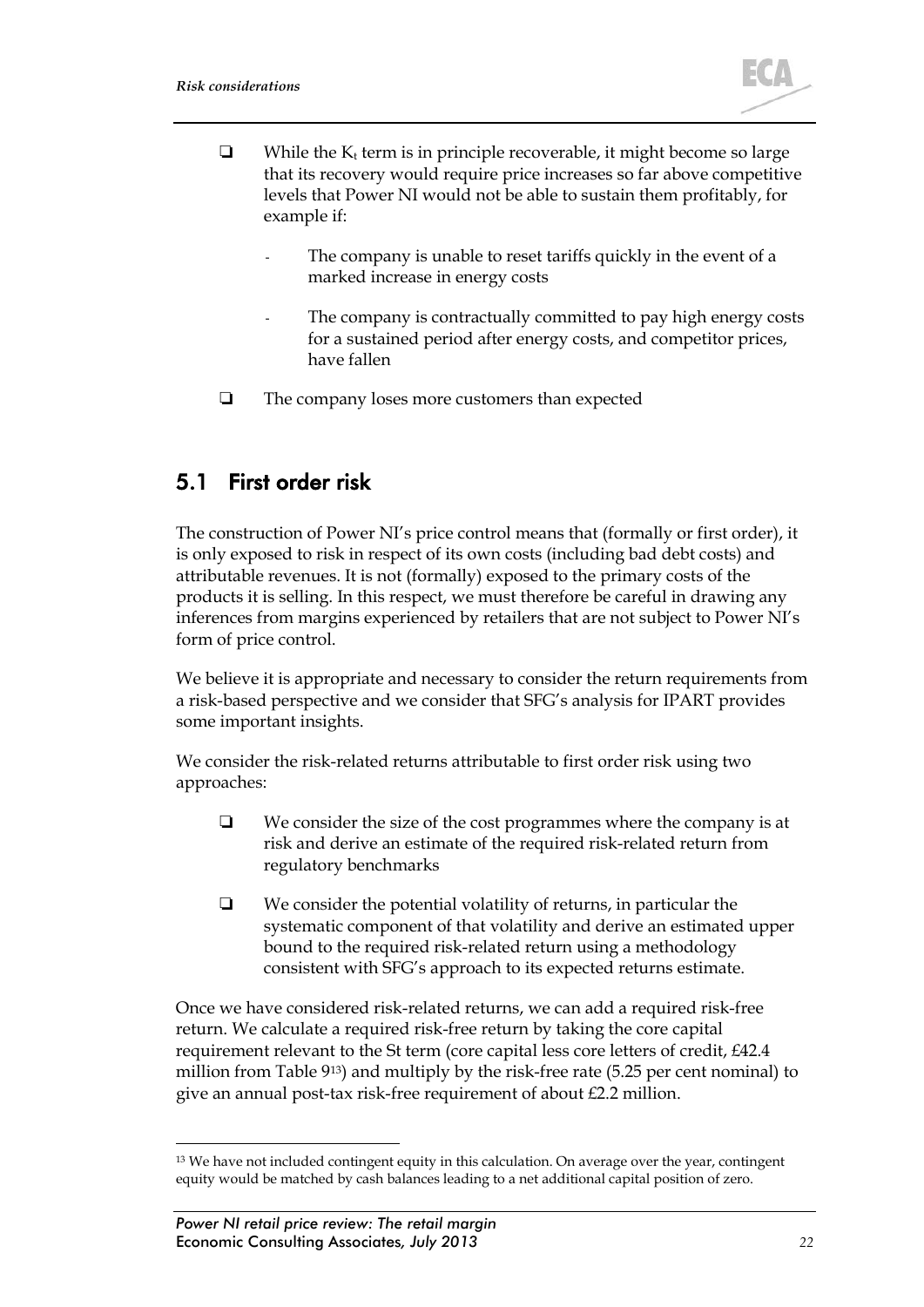

### <span id="page-25-1"></span>5.1.1 Cost programmes

The insight that lies behind this approach is that investor risk lies in uncertain cash flows[14.](#page-25-0) For price controlled businesses, while there is demand uncertainty, the impact of demand uncertainty is filtered through the control formulae, and many regulated sectors are regulated on a revenue-cap rather than a price-cap basis largely neutralising the impact on investors of demand risk. In a similar way, Power NI is largely insulated from demand risk by the structure of its control formula which provides for a supply entitlement according to the number of customers it has rather than the volumes of energy they consume.

Power NI is of course exposed to the risk of losing customers through competition, but we would not consider this risk to be primarily a systematic risk.

We infer that the main source of systematic risk is the company's cost programmes. We drew a similar inference for network businesses in the October 2012 RIIO Financeability Study for Ofgem.

Power NI's own costs will be uncertain. The uncertainties it is exposed to in managing its own cost programmes are similar in concept to the uncertainties faced by any business, including more traditionally regulated network businesses.

We have benchmarked the risk-related returns implicit in regulatory cost of capital assessments against the activity levels where risk would reside. This recognises that cost programmes are a primary source of systematic risk for regulated utilities.

<span id="page-25-0"></span> <sup>14</sup> In general, those uncertainties are not directly affected by the value of capital, which is the usual denominator for the cost of capital.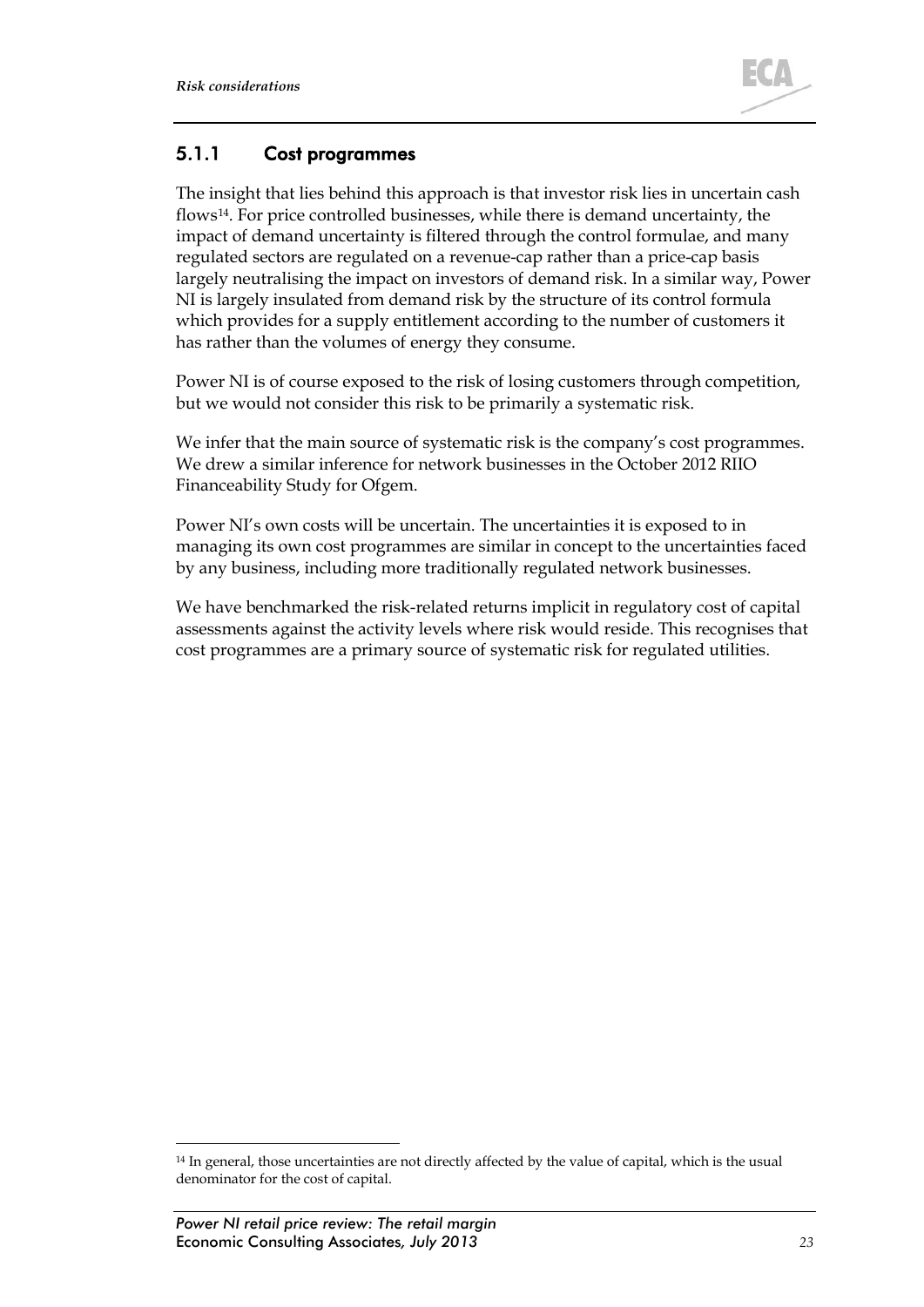

We would consider the relatively high risk-related return-to-cost ratios for the heavily capital intensive transmission networks to be outliers. Leaving them aside, and similarly leaving aside the ratio for the asset-light NATS (air traffic control), we would characterise the ratios as indicating a benchmark range of between 15 and 20 per cent. Water businesses in particular straddle a wider range.

A range of 15 to 20 per cent applied to Power NI's own costs would indicate a required risk-related return in the order of £4.5 to £6.0 million (post-tax). Recognising that there may be a particularly strong systematic component in bad debt costs, which are projected to be in the region of £3 million per annum, it may be appropriate to take an estimate towards the upper end of the range, say £5.5 million.

However, we recognise that this analysis depends critically on the assumption that risk-related returns relate solely to cost programmes. To the extent that the value of capital at risk is a factor in market perception of risk, this estimate would overstate the return requirement for an asset-light company such as Power NI, which might in part explain why another relatively asset-light company, NATS is an outlier in the chart above. For these reasons, we would give relatively little weight to this estimate.

### <span id="page-26-0"></span>5.1.2 Return variability

The insight behind this approach lies behind SFG's analysis for its expected returns approach, which we described in Section [4.1.3,](#page-20-2) and behind analysis in the October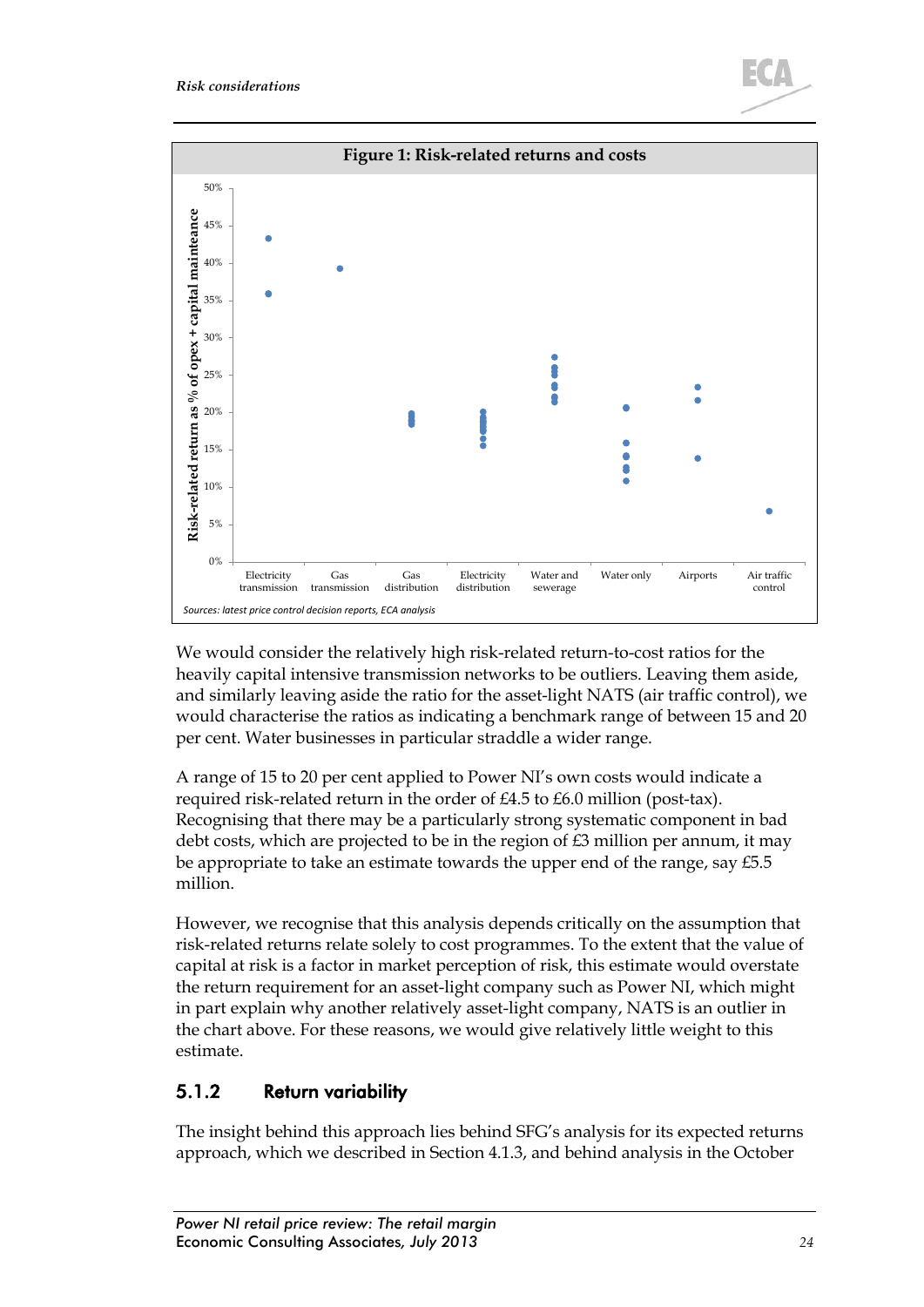2012 RIIO Financeability Study for Ofgem. It is an insight that follows from finance theory behind the Capital Asset Pricing Model.

The insight is that an investor will relate the level of risk-related return in a project to the level of systematic uncertainty in that project's returns. If that relationship for the project is consistent with the relationship between the market risk premium and uncertainty in market returns, the level of risk-related return will be acceptable.

This means that we can compare measures of systematic-related volatility in the returns of a business with measures of volatility in a market portfolio to derive an estimate of the required risk-related returns. While the standard deviation of annual stock market returns has been in the region of 20 per cent (and surprisingly stable over many decades), we would prefer to consider the volatility of returns over the three-year price control period. The standard deviation of annualised three-year market returns has been 10 to 12 per cent<sup>[15](#page-27-0)</sup>. Given a market risk premium assumption of 5 per cent, we can infer that there would be a required risk-related return of about one half of the standard deviation of systematic-related volatility in annualised three-year returns (5 per cent divided by 10 per cent).

This means we could justify a risk-related return of  $£5.5$  million per annum (Section [5.1.1\)](#page-25-1) if the standard deviation of systematic-related volatility in annualised threeyear returns for Power NI were in the region of £11 million. This would be simply implausible. A standard deviation is not a remote possibility – there is about a one in six chance of any normal statistic coming below one standard deviation below its expected value. Power NI is responsible for cost programmes of approximately £30 million per annum. The question therefore is whether there is a one in six chance of Power NI experiencing a sustained profit under-performance of £11 million per annum over the control period as a consequence of systematic factors affecting its operating costs.

Over the six years since the creation of NIE Energy Supply, regulatory accounts have reported the company's operating costs. The standard deviation of annual operating costs over that period (2007 to 2012) has been about £2.4 million<sup>[16](#page-27-1)</sup>, and we would expect much of that to be caused by non-systematic factors.

We consider that £2 million per annum would be a plausible, but still cautious, estimate of the 3-year standard deviation of supply operating costs. This would imply an annual required risk-related return of about one half of that, namely £1 million.

<span id="page-27-0"></span> <sup>15</sup> ECA calculations on DMS dataset.

<span id="page-27-1"></span><sup>16</sup> We recognise that CEPA has carried out its own analysis of standard deviations and arrives at a similar figure. It further comments on standard deviations in returns. We do not believe it is safe to draw conclusions from variability in accounting returns as they will be affected by accounting policies that will not strictly follow the underlying regulatory economics of the price control.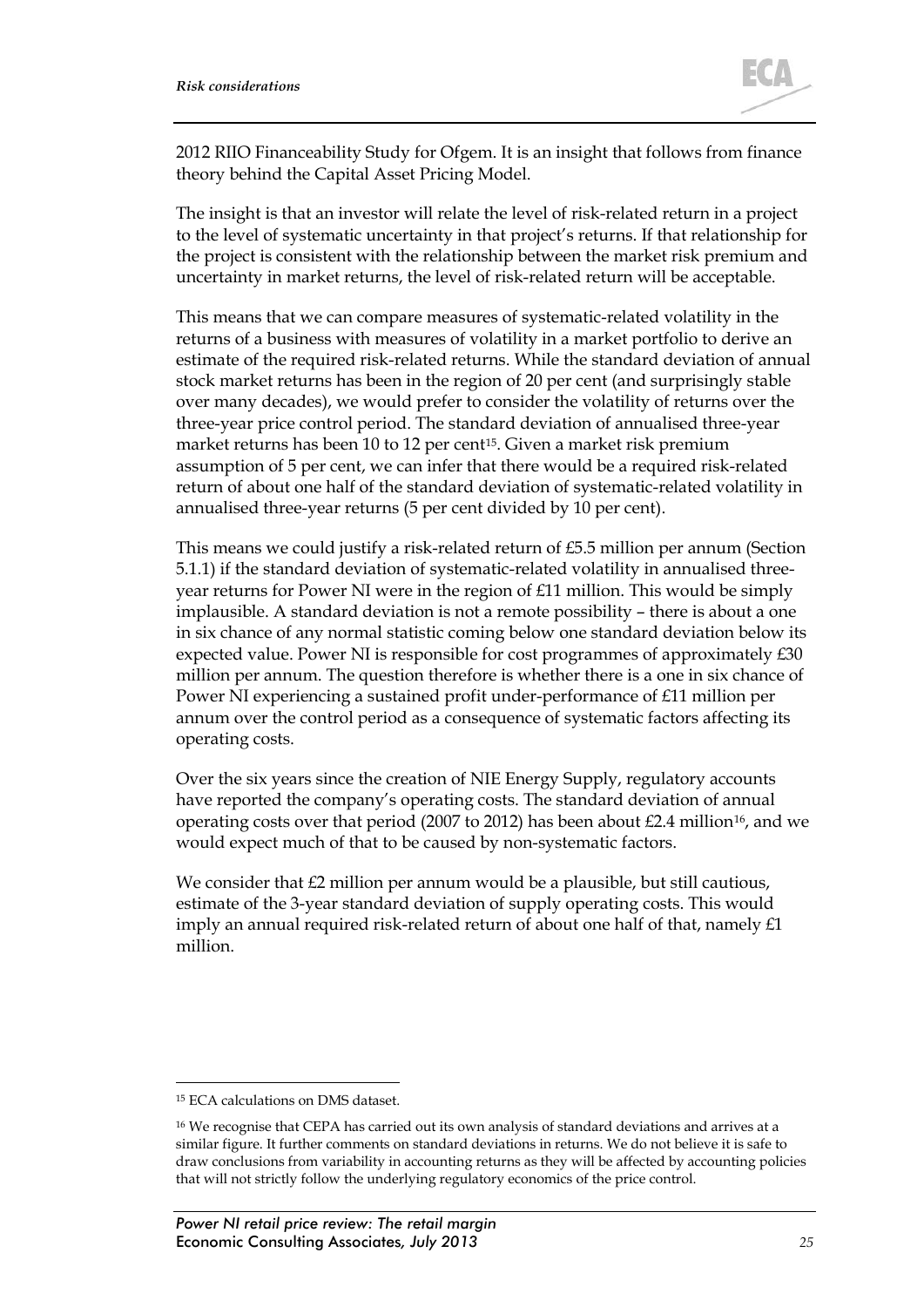

### <span id="page-28-2"></span>5.2 Second order risk issues

We identified two second order risk issues.

### <span id="page-28-1"></span>5.2.1 Non-recovery of  $K_t$

CEPA's analysis, and our analysis in Section [3,](#page-6-0) takes into account the need to fund a  $K_t$  under-recovery, representing £10.7 million of the company's core working capital requirement and an additional £11.3 million of its contingent working capital requirement. CEPA's assessment therefore allows for a peak  $K_t$  funding requirement of £22.0 million.

It is possible that more extreme events will take the  $K_t$  funding requirement above  $£22$  million. While the  $K_t$  value, at any level, is formally recoverable through the control formula, recovery of a very large  $K_t$  could require price increases so far above competitive levels that Power NI would not be able to sustain them profitably.

The essential feature of this risk is the possibility that the company will be unable to sustain prices profitably at the level necessary to recover its allowable costs. A sharp reduction in its market share prompted by an attempt to sustain prices above competitive levels could leave it with fewer customers to recover its fixed costs (opex and a K under-recovery) and a degradation of its substantial market power. Some of those fixed costs may become unrecoverable.

The scope of our work does not extend as far as carrying out a review of Power NI's market power. However, our starting assumption is that Power NI currently has substantial market power (the reason it is subject to price control), and in line with economic convention this broadly means the company should profitably be able to sustain prices at least 5 to 10 per cent above competitive levels<sup>17</sup>. Five per cent of regulated revenues represents about £18 million per annum. £18 million is close to the projected under-recovery for the current tariff year, so it seems at least plausible that there would be a risk of accumulating a significantly higher under-recovery.

This would be an asymmetric risk – while the company might lose in the event of a downside because it cannot profitably raise prices high enough, it cannot secure the corresponding gain in the event of an upside because over-recoveries are automatically adjusted through the price control.

It would in principle be appropriate to include an adjustment for such a risk. For example, if there were a 10 per cent risk in any one year of a £30 million unrecoverable under-recovery, a £3 million adjustment to the required margin would be appropriate.

<span id="page-28-0"></span> <sup>17</sup> 'Market definition – Competition Law Guideline', OFT, December 2004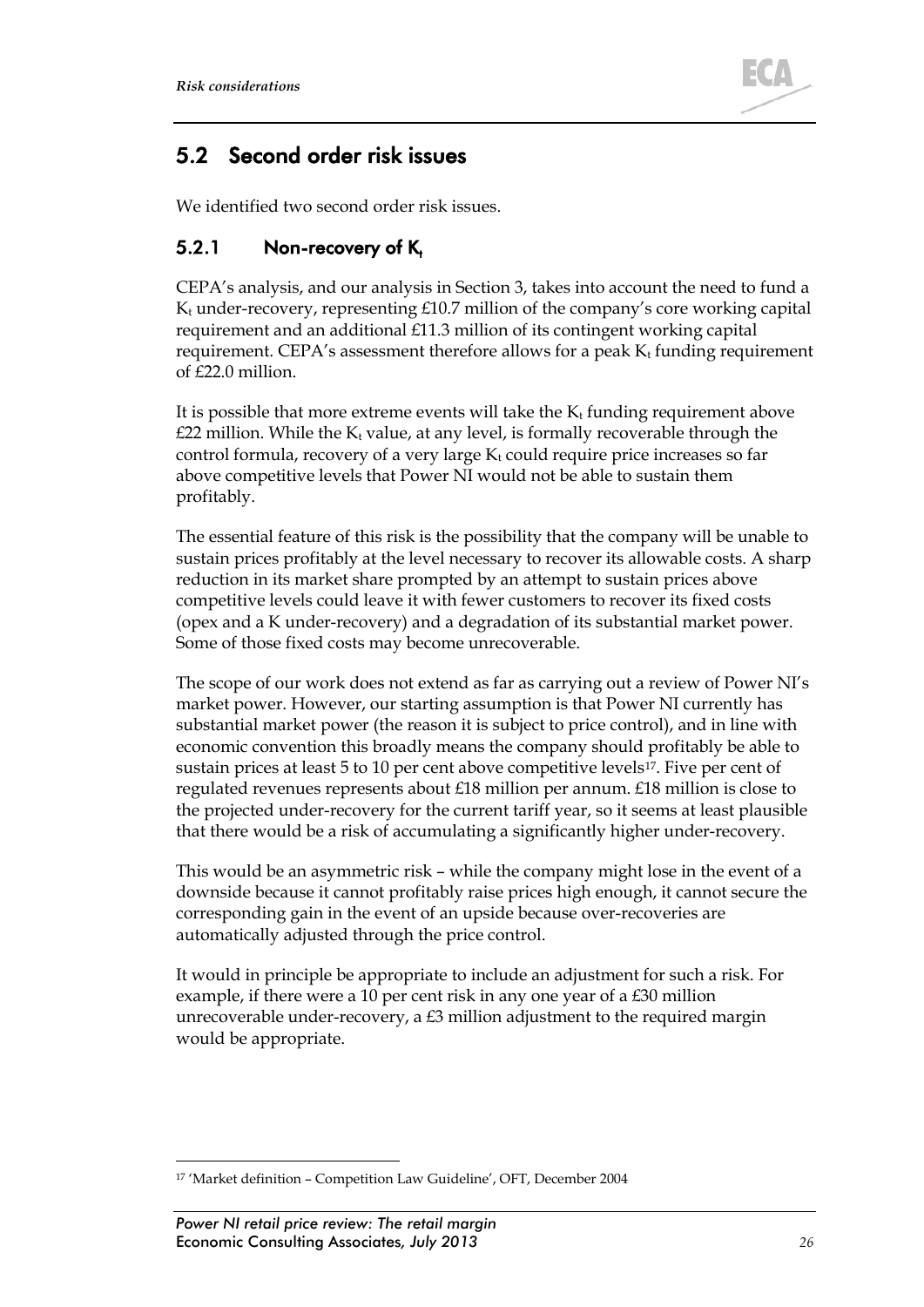

We consider two possibilities:

- That the company could accumulate an unsustainable level of underrecoveries due to unanticipated increases in costs
- $\Box$  That the company could be unable to sustain prices to cover precommitted costs when there is an unanticipated fall in costs.

#### *Accumulation of under-recoveries due to unanticipated increases in costs*

In principle, the company should be able to manage this risk through in-year price adjustments, explicitly allowed and facilitated by the regulatory regime. We understand one such in-year pricing adjustment has been put into effect this year and that there is scope within current arrangements for prices to be adjusted on a quarterly basis. If there were to be a very sizeable shock in energy costs, the Utility Regulator has indicated to us that it would sympathetically consider an exceptional adjustment to prices.

Power NI's regulated business is constrained by its price control, but it is generally not constrained by other commercial arrangements such as fixed term supply contracts. It may therefore be reasonable to expect the company to respond to new information relatively quickly and put a price change into effect to ensure its costs are covered.

There remains a risk that Power NI may be more exposed to an increase in costs than its competitors, if its competitors have managed to enter into contractual commitments which fix costs at pre-increase levels for a sustained period. Competitors may use this differential to keep prices low to gain market share. The company may be able to manage some of this risk by ensuring its hedging policies remains broadly consistent with those of its competitors.

#### *Inability to sustain pre-committed costs*

Power NI and CEPA have highlighted to us that there is a possibility of losses arising if the company is contractually committed to pay energy costs at pre-agreed prices for a sustained period after energy costs fall, while its competitors are able to reduce prices. In those circumstances, the company may have a choice between reducing prices in line with its competitors resulting in an accumulation of an unsustainably large under-recovery or keeping its prices high but losing a large proportion of its customers and, as a consequence, still finding itself with contracted energy costs it cannot recover.

It might appear this risk can be managed to some extent by ensuring the company's hedging policies remains broadly consistent with those of its competitors. However, we do not believe such a strategy would eliminate risk. For example, while competitors' pricing for existing customers may be structured by fixed price contracts, they may nevertheless be able to offer terms to new customers at current prices or market prices may be structured by new entrants who would not be encumbered by commitments at pre-reduction prices.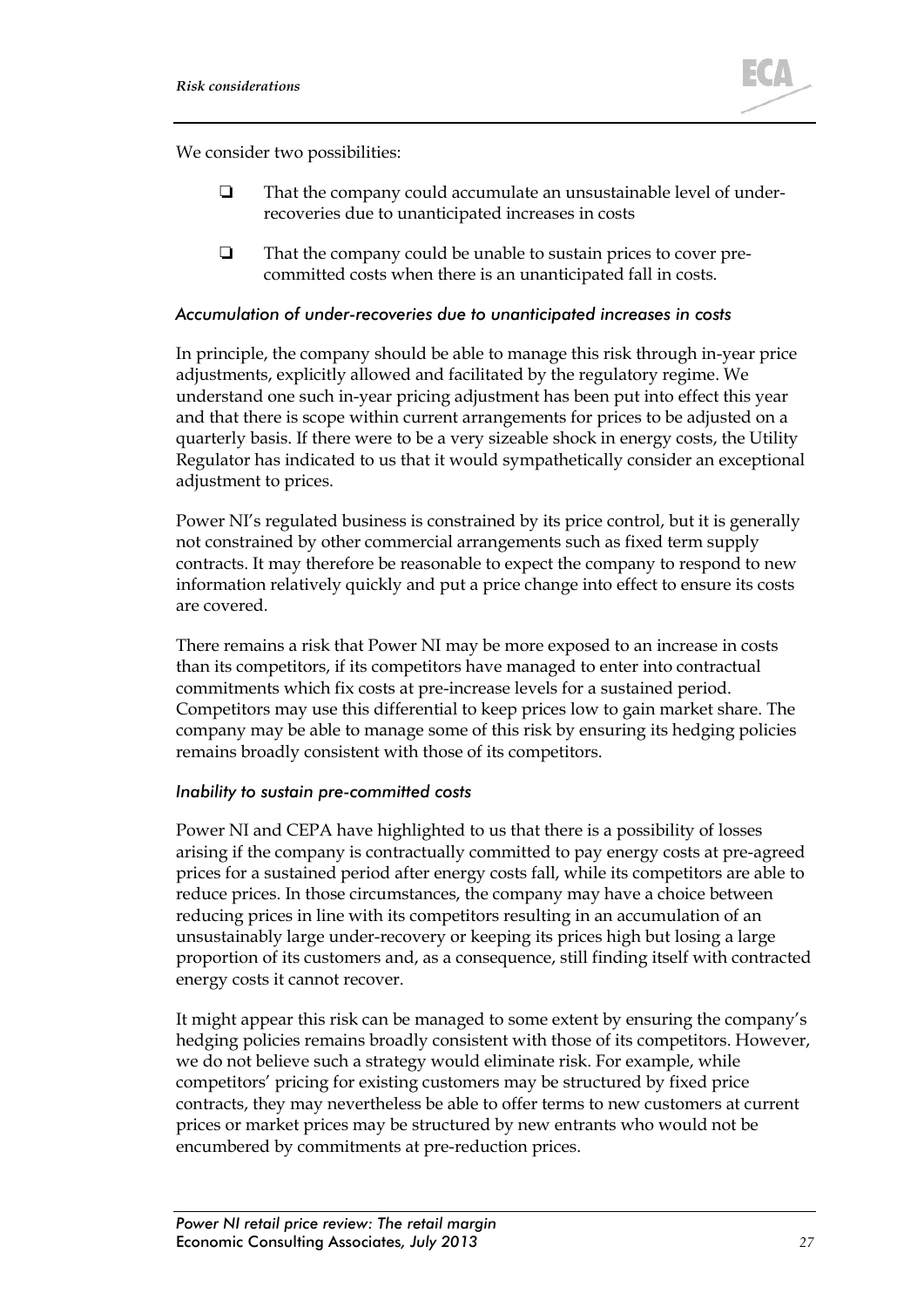

#### *Quantification of the risk arising*

We recognise that there is a potential asymmetric loss for Power NI arising from these scenarios, in particular in the event of a reduction in energy prices when the company is pre-committed at pre-reduction levels.

Quantifying this risk is complicated since there is little history in the Irish energy market, we do not have a clear analysis of Power NI's market power and we have not carried out an analysis of Power NI's hedging strategies.

It seems reasonable, however, to scale the risk in relation to the levels of K underrecoveries we have seen in recent years, and consider the possibility that Power NI might find itself with a representative loss about £30 million. Such a loss would be calculated after taking account of Power NI's ability to sustain prices above competitive levels while it has substantial market power and its ability to manage risk through its hedging policies.

We consider that a 10% probability of this kind of loss in any one year, or a one in three probability of such a loss occurring in a three-year control period, would be a plausible high-end estimate. We do not believe a low-end estimate should be as low as zero, but recognising that Power NI's customer base may naturally have a relatively low propensity to switch leads us to suggest a low-end probability estimate of about 3% (or about 10% in a three-year control period).

Multiplying our representative £30 million loss by the probabilities and grossing up for tax translates to a margin on revenues of £356 million of about 0.3% to 1.0%. We take these estimates and this issue forward in Section [5.3.](#page-31-0)

#### 5.2.2 Risk of losing customers

We noted in Section [4.4](#page-22-0) that Power NI had protection from the volume dimension of demand risk, which we would expect to be the main systematic component of demand risk as there is a widely accepted relationship between GDP and demand for electricity. However, we recognise that Power NI is exposed to two other risks related to demand:

- $\Box$  It is exposed to demand risk transmitted through customer numbers rather than volumes (if systematic factors were significant drivers of changes in the number of customers eligible for regulated tariffs)
- $\Box$  It is exposed to the commercial risk of losing more customers than projected (which might be expected to have a systematic component).

There are three ways in which a loss of customers would normally lead to financial or economic loss to a retailer.

 An increased rate of customer loss would normally mean a retailer would have shorter periods to recover its customer acquisition costs, and thus a loss of economic value. We can think of this as a loss of customer goodwill value. However, Power NI is the incumbent and has not generally had to invest in acquiring its customers.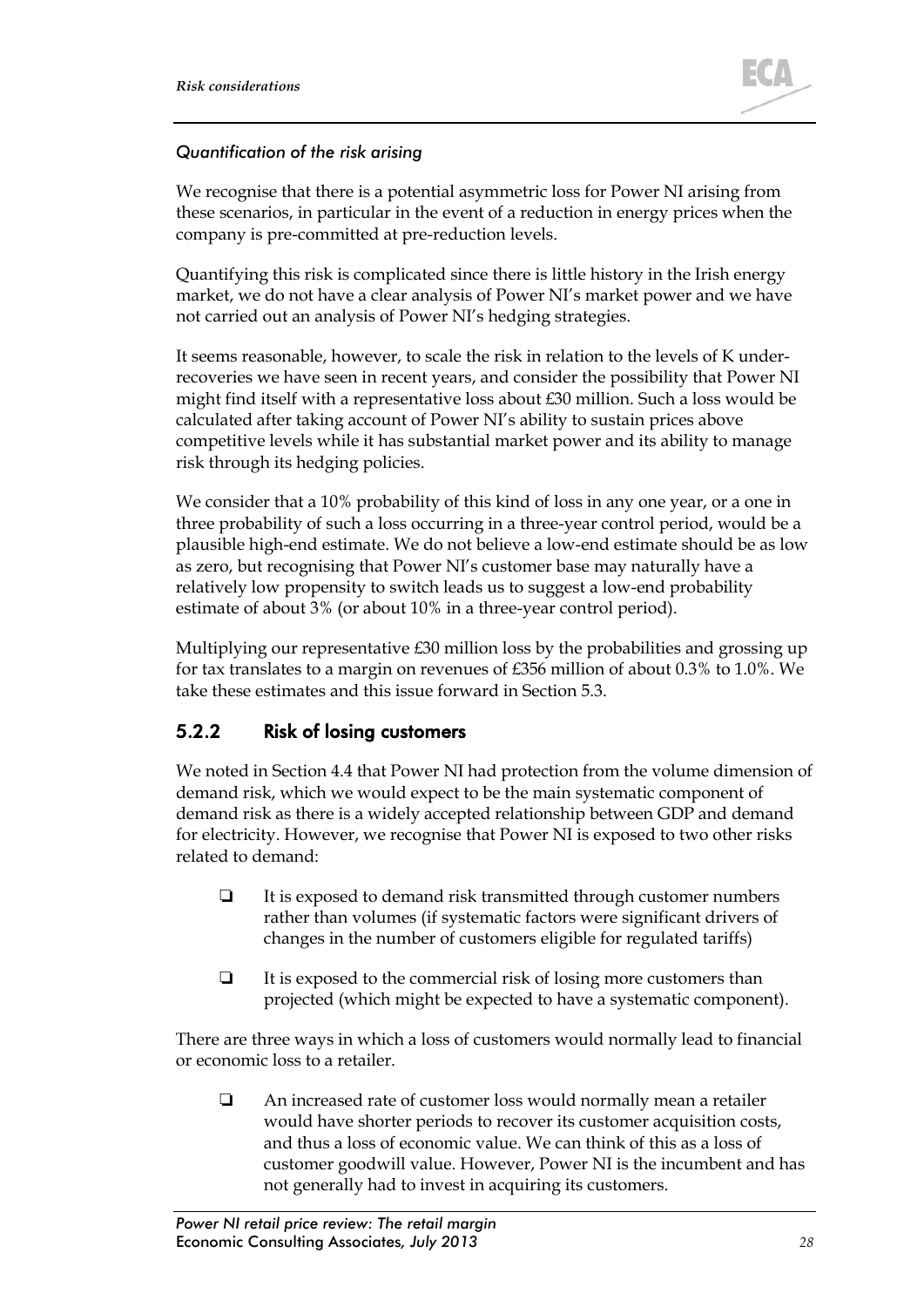

- $\Box$  A retailer would lose revenues broadly in proportion to its loss of customers, but its fixed costs would not fall. This would mean it would suffer a lower recovery of its fixed costs. However, Power NI's form of control provides it with protection against this risk<sup>[18](#page-31-1)</sup> since there is a significant fixed component to the  $S_t$  term.
- As a price controlled retailer, Power NI would lose such a substantial proportion of its customers that recovery of the fixed component of its supply entitlement over a reduced number of customers would require prices to be so far above the competitive level that it cannot profitably sustain them.

This third way, unrecoverable fixed costs, deserves further analysis.

Using the logic we applied in Section [5.2.1,](#page-28-1) we need to consider the likelihood of the company's fixed costs causing it to require prices to be sustained at least 5 to 10 per cent above competitive levels. If we assume the company's current fixed costs of, cautiously say, £25 million (the current assumed fixed portion of 67 per cent of about £30 million equals £20 million per annum) are broadly consistent with a competitive level for the number of customers Power NI serves with annual revenues of £356 million, we would need a reduction in customer numbers of about 40 per cent to cause excess fixed costs to represent 5 per cent of revenues, and a reduction of about 60 per cent to cause excess fixed costs to exceed 10 per cent of revenues.

These levels of market share reductions are not implausible in the long term, but the company's 'fixed costs' are unlikely to be fixed in the long term either. A fuller analysis of the issue would require consideration of economies of scale, how quickly the company could reasonably restructure its cost base, the probability distribution of the company's customer loss profile within the timeframe for a cost base restructuring and the strategies it might be able to adopt to reduce the risk of customer losses. We believe it is reasonable to assume that the medium term scope for the company to restructure its cost base will mean it will be able to manage the risk of the company bearing unsustainable levels of fixed costs.

We conclude that the risk of losing more customers is not a factor we need to take into account in the retail margin.

### <span id="page-31-0"></span>5.3 Conclusion on risk-based estimates

We considered the first order risk issues in Section [5.1](#page-24-1) and summarise the results in [Table 15.](#page-32-1)

<span id="page-31-1"></span><sup>&</sup>lt;sup>18</sup> This protection would operate in the short term. Beyond the short term, Power NI is protected through the resetting of the price control.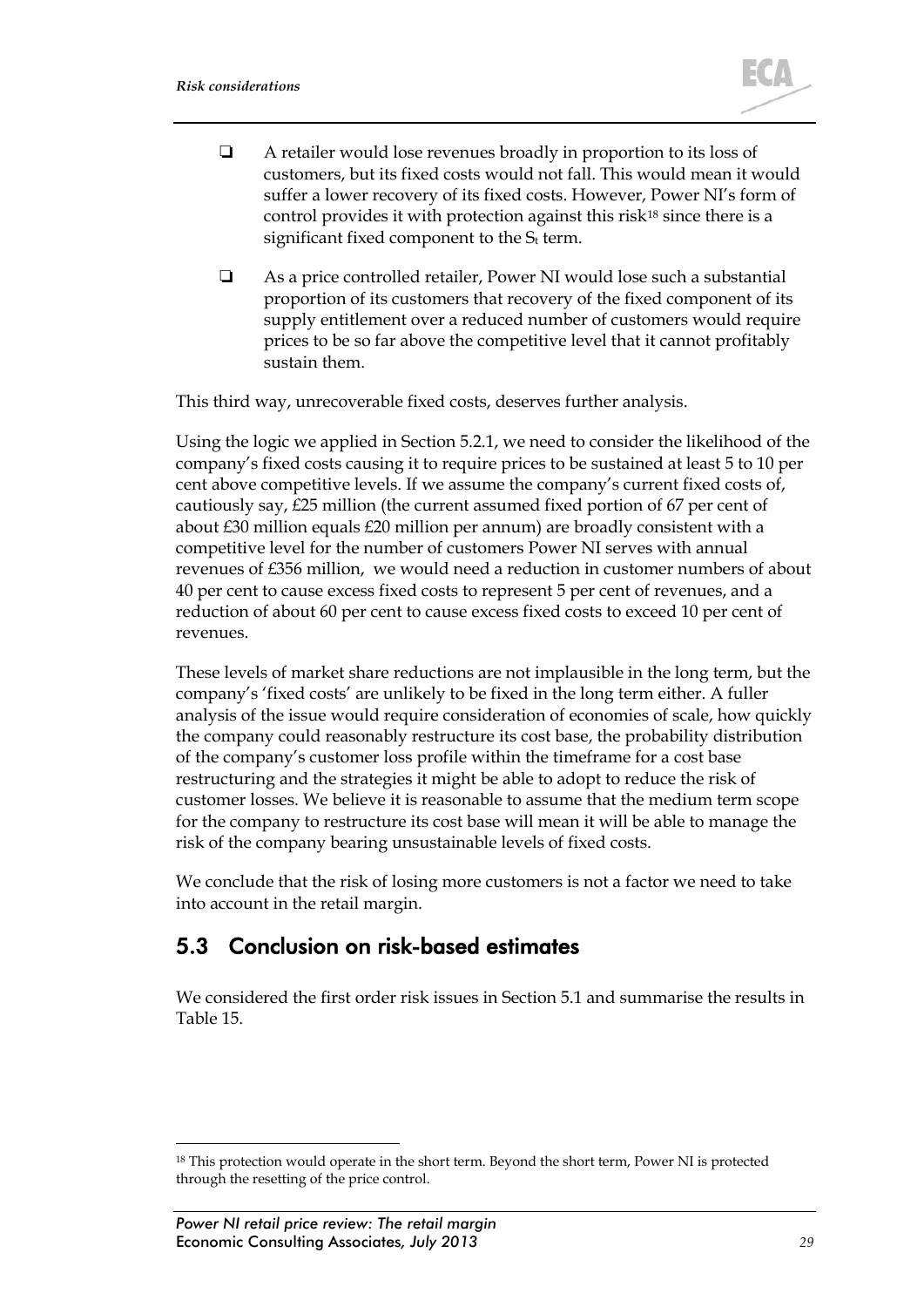<span id="page-32-1"></span>

| Table 15: Summary of Section 5 estimates     |                |            |            |  |
|----------------------------------------------|----------------|------------|------------|--|
|                                              |                | Regulatory | Profit     |  |
|                                              | <b>Section</b> | benchmarks | volatility |  |
|                                              |                |            |            |  |
| Core equity plus lending                     | 5.1            | £42.4m     | £42.4m     |  |
| Risk-free rate of return                     |                | 5.25%      | 5.25%      |  |
| Risk-free return                             |                | £2.2m      | f2.2m      |  |
| Systematic cost uncertainty                  | 5.1.1, 5.1.2   | £5.5m      | £1.0m      |  |
| Post-tax total                               |                | E7.7m      | £3.2m      |  |
| <b>Taxation</b>                              |                | <b>20%</b> | <b>20%</b> |  |
| Pre-tax equivalent                           |                | £9.7m      | £4.0m      |  |
|                                              |                |            |            |  |
| Required margin on assumed revenues of £356m |                | 2.7%       | $1.1\%$    |  |

We explained in Section [5.1.1](#page-25-1) that we would give less weight to the regulatory benchmarks estimate, principally because it supposes that no risk attaches to the considerable value at risk in network utilities. We furthermore identified in Section [5.1.2](#page-26-0) that the estimate would be an implausible level of reward for the likely risk in the relevant cost programmes. We consider our profit volatility estimate to be a realistic, if still cautious, indicator of underlying return for systematic risk. Taking our caution further, providing headroom for potential increase in profit volatility from systematic causes, we consider a return allowance for systematic risk of **1.4%** to be robust.

In addition to this 1.4% estimate , our discussion in Section [5.2](#page-28-2) indicates that it would be appropriate to provide for additional margin for what we have called second order risk issues, in particular the risk of losses from an inability to recover accumulated  $K_t$ . We suggested an additional range of 0.3% to 1.0%. This generates an ECA proposed risk-based margin range for Power Ni in the range of 1.7 to 2.4%.

# 6 Conclusion on the required margin

We summarise the various estimates of the required margin by CEPA and ourselves in [Table 16.](#page-32-0)

<span id="page-32-0"></span>

| Table 16: Summary of required margin estimates |             |               |         |                 |
|------------------------------------------------|-------------|---------------|---------|-----------------|
|                                                | CEPA report | CEPA adjusted |         | ECA             |
|                                                | Minimum     | Peak          | Average |                 |
|                                                | scenario    | gearing       | gearing | Risk-based      |
| <b>Section</b>                                 | 3.2         | 3.3           | 3.3     | .5              |
|                                                |             |               |         |                 |
|                                                |             |               |         |                 |
| $S_t$ requirement                              | 2.8%        | 2.5%          | $2.1\%$ | $1.7\% - 2.4\%$ |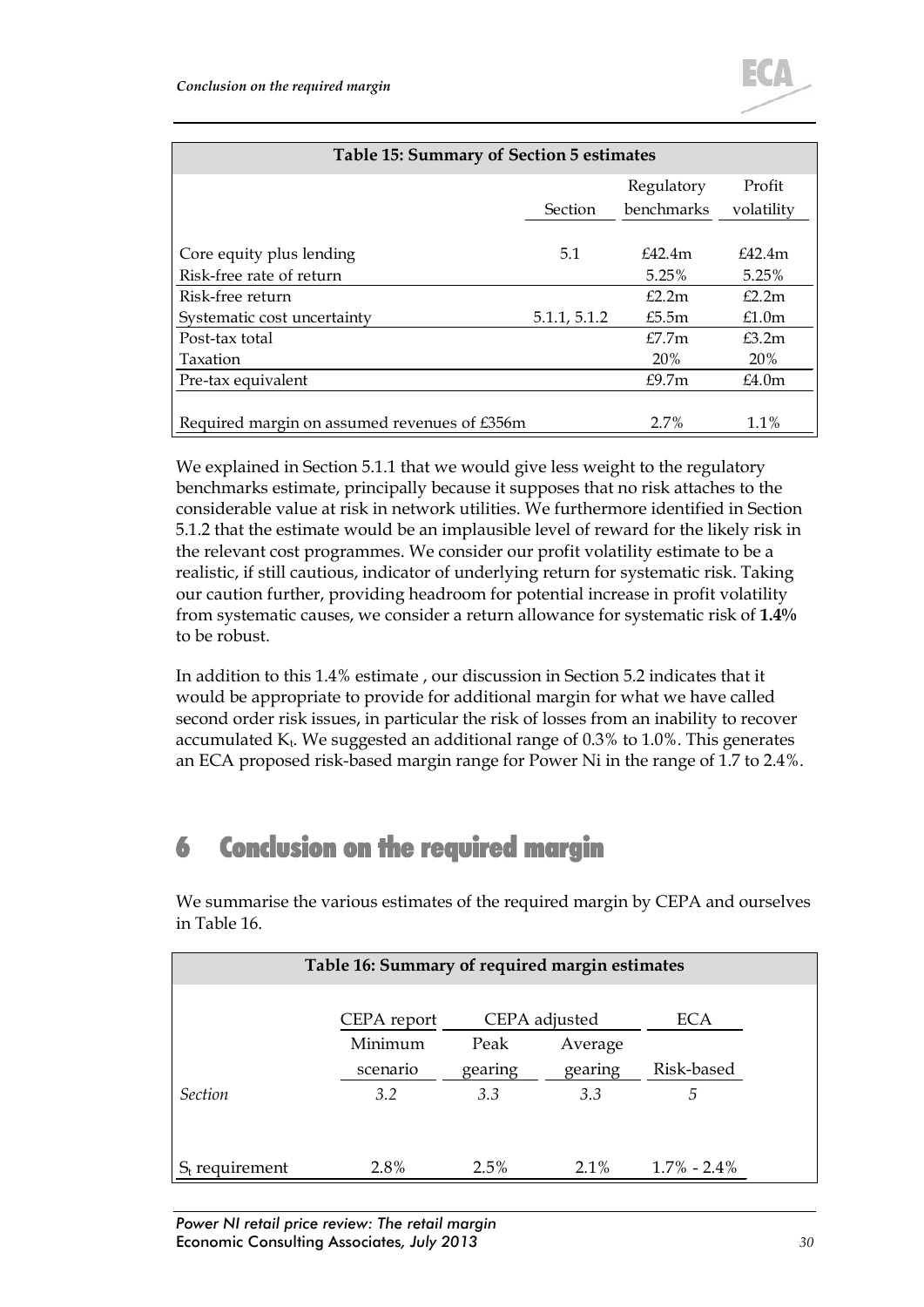

Given all the above analysis, our provisional conclusion is that a risk-based assessment of the retail margin would be in the range of 1.7 to 2.4 per cent of revenues. We believe this to be a cautious and prudent estimated range that corroborates the adjustments we made to the CEPA analysis.

We have noted throughout the text above those areas where we have been cautious in our approach.

# 7 The fixed: variable ratio

The Utility Regulator's regime for the calculation of the supply entitlement takes account of a key cost driver for the business, customer numbers. If customer numbers fall, the company would be expected to make some cost savings, but it would not realistically expect those savings to be proportionate to the reduction in customer numbers, at least not in the short run. Power NI has provided analysis indicating that some 70 per cent of its supply operating costs is fixed and 30 per cent is variable. This compares with the current mechanism which is based on a 67:33 ratio.

Assessing how much cost is fixed is likely to depend on the timescale involved. In the longer run, we would expect a business to be able to scale its costs proportionately, subject to any natural economies of scale in running an energy supply business. In the very short term, day to day, almost all of a company's costs would be fixed. We interpret the company's suggested ratio of 70:30 as being reasonable over a period of about a year.

Power NI also points out that the fixed-variable mechanism currently refers to customer numbers at the end of the year, rather than average customer numbers for the year. This builds-in a revenue shortfall if customer numbers are likely to be falling, as illustrated in [Table 17](#page-34-0) (on an illustrative 10 per cent per annum customer loss scenario and £30 million annual supply entitlement base).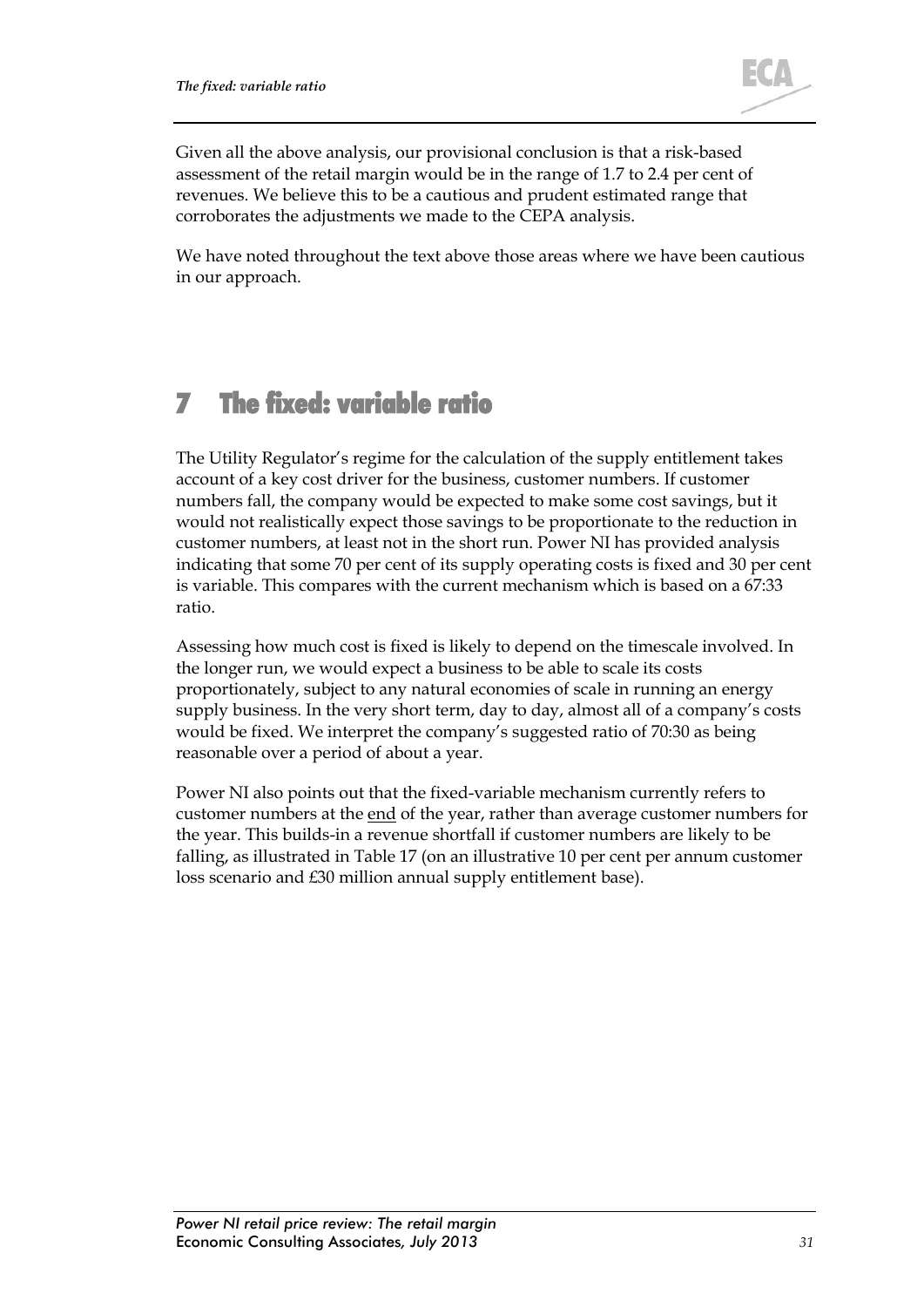

<span id="page-34-0"></span>

| Table 17: Example use of fixed: variable ratio   |        |        |        |
|--------------------------------------------------|--------|--------|--------|
|                                                  | Year 1 | Year 2 | Year 3 |
| <b>Customer loss profile</b>                     |        |        |        |
| Rate of customer loss                            | 10%    | 10%    | 10%    |
| Cumulative at start of year                      | 100%   | 90%    | 81%    |
| Cumulative at end of year                        | 90%    | 81%    | 73%    |
| Average cumulative                               | 95%    | 86%    | 77%    |
| <b>Cost characteristics</b>                      |        |        |        |
| Costs at 100%                                    | £30.0m | £30.0m | £30.0m |
| Fixed component                                  | 70%    | 70%    | 70%    |
| Variable component                               | 30%    | 30%    | 30%    |
| Cost projections                                 |        |        |        |
| <b>Fixed costs</b>                               | £21.0m | £21.0m | £21.0m |
| Variable costs                                   | £8.55m | £7.70m | £6.93m |
| Total implied costs                              | £29.6m | £28.7m | £27.9m |
| Allowed revenue 70:30 on year-end customer basis |        |        |        |
| Fixed revenue                                    | £21.0m | £21.0m | £21.0m |
| Variable revenue                                 | E8.1m  | £7.3m  | £6.6m  |
| Total revenues                                   | £29.1m | £28.3m | £27.6m |
| Revenue shortfall                                | £0.45  | £0.41  | £0.36  |

Power NI's proposed solution to the revenue shortfall was to halve the variable factor as follows

<span id="page-34-1"></span>

| Table 18: Resolving the shortfall by reducing the variable factor |                   |         |         |
|-------------------------------------------------------------------|-------------------|---------|---------|
|                                                                   | Year 1            | Year 2  | Year 3  |
| Variable factor                                                   | 15.0%             | 15.0%   | 15.0%   |
| Fixed: variable ratio                                             | 85:15             | 85:15   | 85:15   |
| Fixed revenue                                                     | £25.5             | £25.5   | £25.5   |
| Variable revenue                                                  | £4.05             | £3.65   | £3.28   |
| Total revenues                                                    | £29.6             | £29.1   | £28.8   |
|                                                                   |                   |         |         |
| Revenue shortfall/(excess)                                        | £0.0 <sub>m</sub> | (£0.4m) | (£0.9m) |

[Table 18](#page-34-1) demonstrates that halving of the variable component would resolve the problem in the first year, but would tend to over-compensate the company for accumulated customer losses over a three-year period. It would therefore not appear to be an appropriate solution.

We have identified four alternative solutions to this apparent problem.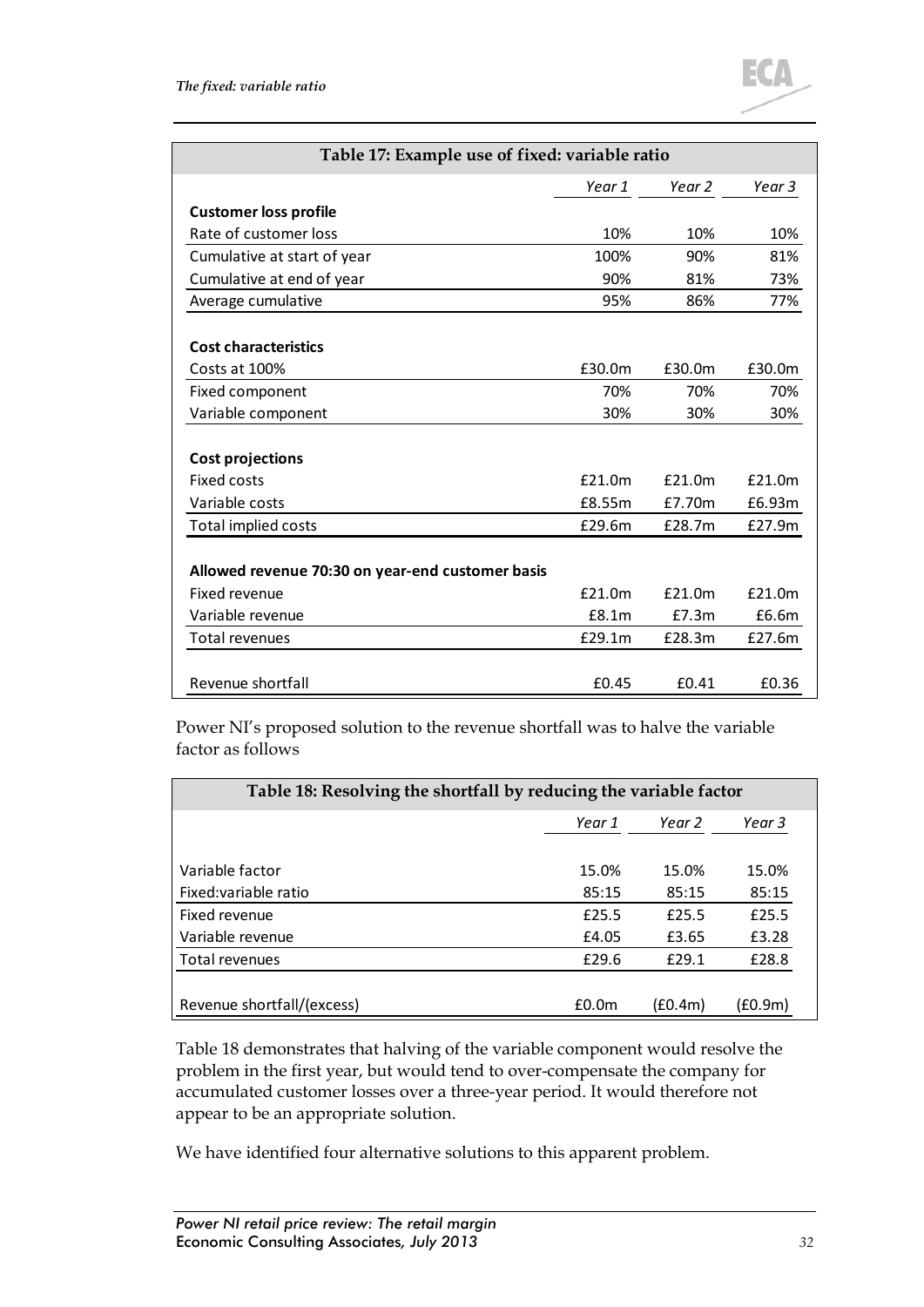

- $\Box$  Treat the potential under-recovery as an incentive for the company to avoid losing customers
- $\Box$  Expect the company to manage fixed costs in the medium term
- $\Box$  Provide an additional allowance to the supply entitlement to compensate.
- $\Box$  Modify the revenue allowance formula to take average customer numbers into account

#### *Incentive rationale*

Although it might seem appropriate to provide for some incentives on the company to avoid losing customers, it is not clear that this would be a useful mechanism to achieve that aim. If Power NI operated in a fully competitive market, it could expect to lose the full contribution of a customer to its fixed costs when it lost that customer. The effect we are discussing here is relatively very small and it would therefore not be a very effective incentive. It would however create an expectation of a recovery shortfall that would, other things being equal, mean the company could not expect to receive its required margin.

#### *Recognise greater medium term variability of costs*

This solution draws from the insight that that the variable proportion would naturally increase in the medium term, perhaps over a 3-year period, and that this would tend to offset any potential under-recovery caused by using year-end customer numbers.

#### *Additional allowance to the supply entitlement*

A revenue formula based on the year-end customer numbers would provide a revenue allowance equal to expected costs if it included an additional allowance. The objective would be achieved if the variable component were to increase by the following factor:

$$
\frac{1-\frac{rocl2}{1-rocl}}{1-rocl}
$$

Where *rocl* is the expected annual rate of customer losses.

For the example in [Table 17,](#page-34-0) this would imply a fixed: variable split of 70.0:31.7, as demonstrated in [Table 19.](#page-36-0)